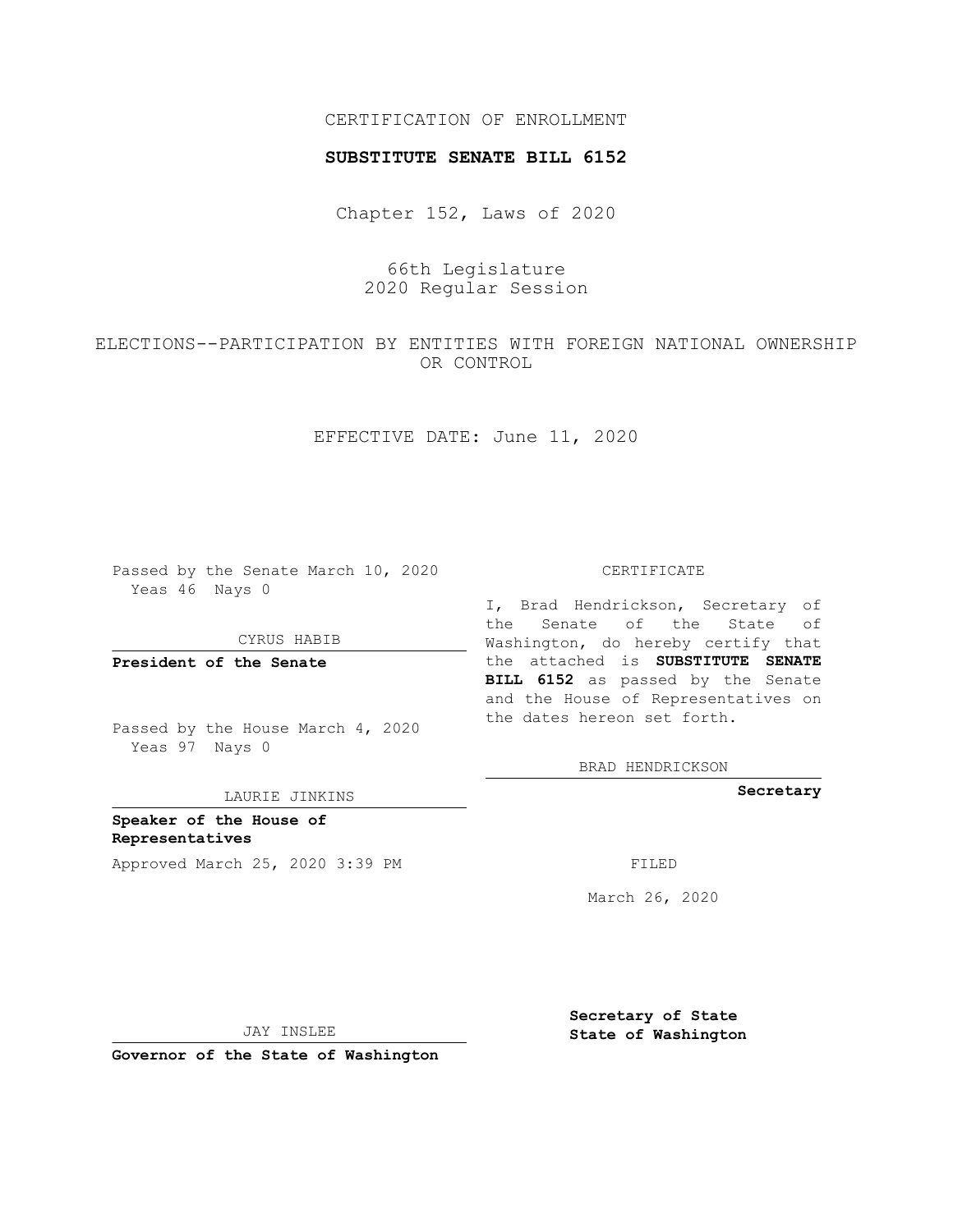### **SUBSTITUTE SENATE BILL 6152**

AS AMENDED BY THE HOUSE

Passed Legislature - 2020 Regular Session

# **State of Washington 66th Legislature 2020 Regular Session**

**By** Senate State Government, Tribal Relations & Elections (originally sponsored by Senators Salomon, Billig, Hunt, Nguyen, McCoy, Lovelett, Kuderer, Rolfes, Liias, Van De Wege, Das, and Wilson, C.)

READ FIRST TIME 01/30/20.

 AN ACT Relating to certification concerning the level of foreign national ownership and control of entities that participate in Washington state elections; amending RCW 42.17A.005, 42.17A.240, 42.17A.250, 42.17A.255, 42.17A.260, 42.17A.265, and 42.17A.305; adding new sections to chapter 42.17A RCW; and creating a new 6 section.

BE IT ENACTED BY THE LEGISLATURE OF THE STATE OF WASHINGTON:

 NEW SECTION. **Sec. 1.** The legislature finds that the First Amendment rights of freedom of speech and free association, as they relate to participating in elections, are core values in the United States. The United States supreme court has repeatedly held that these rights include the right to make campaign contributions in 13 support of candidates and ballot measures at the federal, state, and local levels.

 The legislature also finds, in accordance with federal law, that these rights are reserved solely for citizens of the United States and permanent legal residents, whether they act as individuals or in association. The First Amendment protection for political speech does not apply to foreign nationals, who are forbidden under 52 U.S.C. Sec. 30121 from directly or indirectly making political contributions or financing independent expenditures and electioneering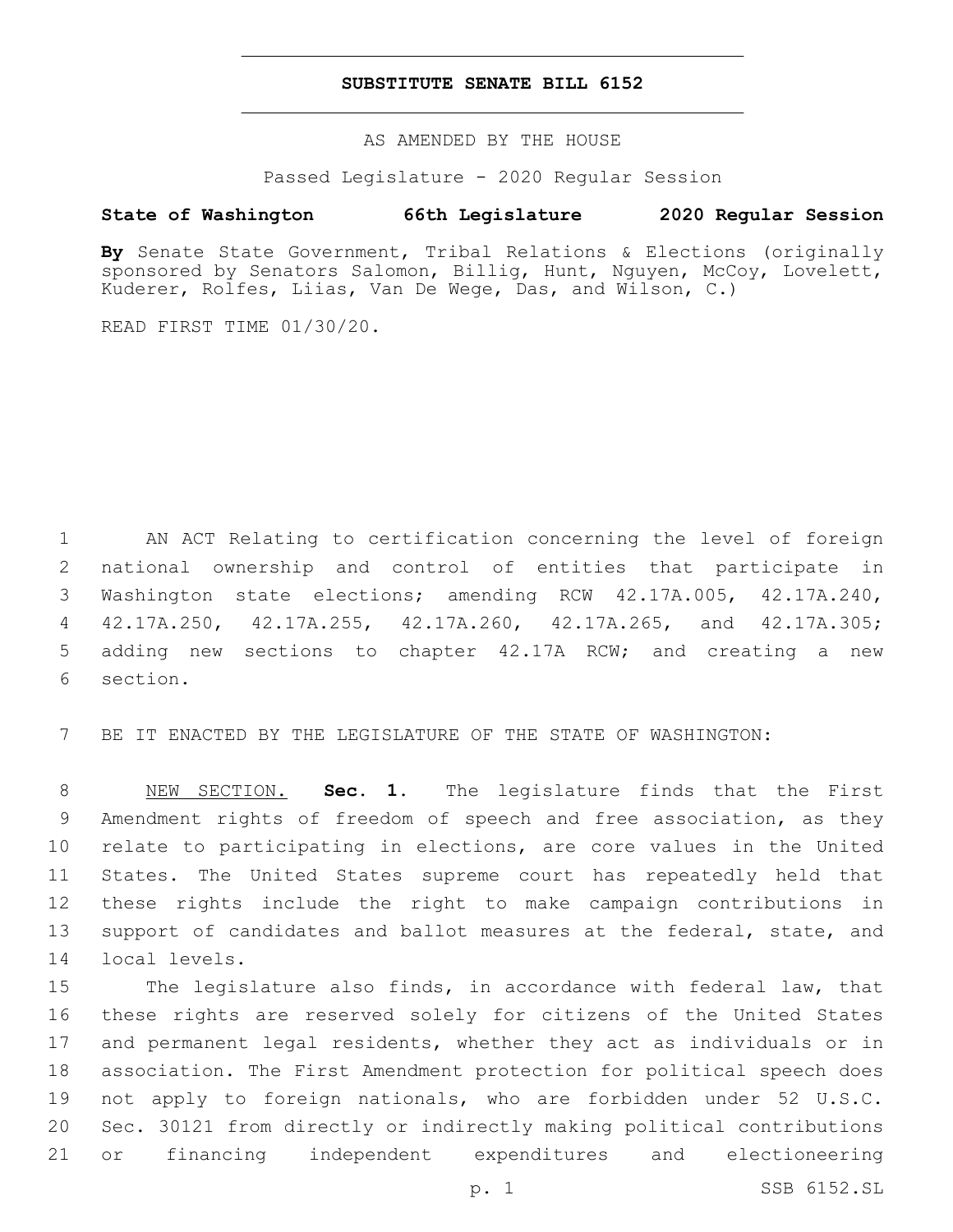communications, either individually or collectively through a corporation or other association. Furthermore, federal law prohibits any person from knowingly soliciting or receiving contributions from a foreign national. Therefore, it falls to individual states to help protect the prohibition on foreign influence in our state and local elections by requiring certification that contributions, expenditures, political advertising, and electioneering communications are not financed in any part by foreign nationals and that foreign nationals are not involved in making decisions regarding 10 such election activity in any way.

 **Sec. 2.** RCW 42.17A.005 and 2019 c 428 s 3 are each amended to 12 read as follows:

 The definitions in this section apply throughout this chapter 14 unless the context clearly requires otherwise.

 (1) "Actual malice" means to act with knowledge of falsity or 16 with reckless disregard as to truth or falsity.

 (2) "Agency" includes all state agencies and all local agencies. "State agency" includes every state office, department, division, bureau, board, commission, or other state agency. "Local agency" includes every county, city, town, municipal corporation, quasi- municipal corporation, or special purpose district, or any office, department, division, bureau, board, commission, or agency thereof, 23 or other local public agency.

 (3) "Authorized committee" means the political committee authorized by a candidate, or by the public official against whom recall charges have been filed, to accept contributions or make expenditures on behalf of the candidate or public official.

 (4) "Ballot proposition" means any "measure" as defined by RCW 29A.04.091, or any initiative, recall, or referendum proposition proposed to be submitted to the voters of the state or any municipal corporation, political subdivision, or other voting constituency from and after the time when the proposition has been initially filed with the appropriate election officer of that constituency before its 34 circulation for signatures.

 (5) "Benefit" means a commercial, proprietary, financial, economic, or monetary advantage, or the avoidance of a commercial, proprietary, financial, economic, or monetary disadvantage.

(6) "Bona fide political party" means:38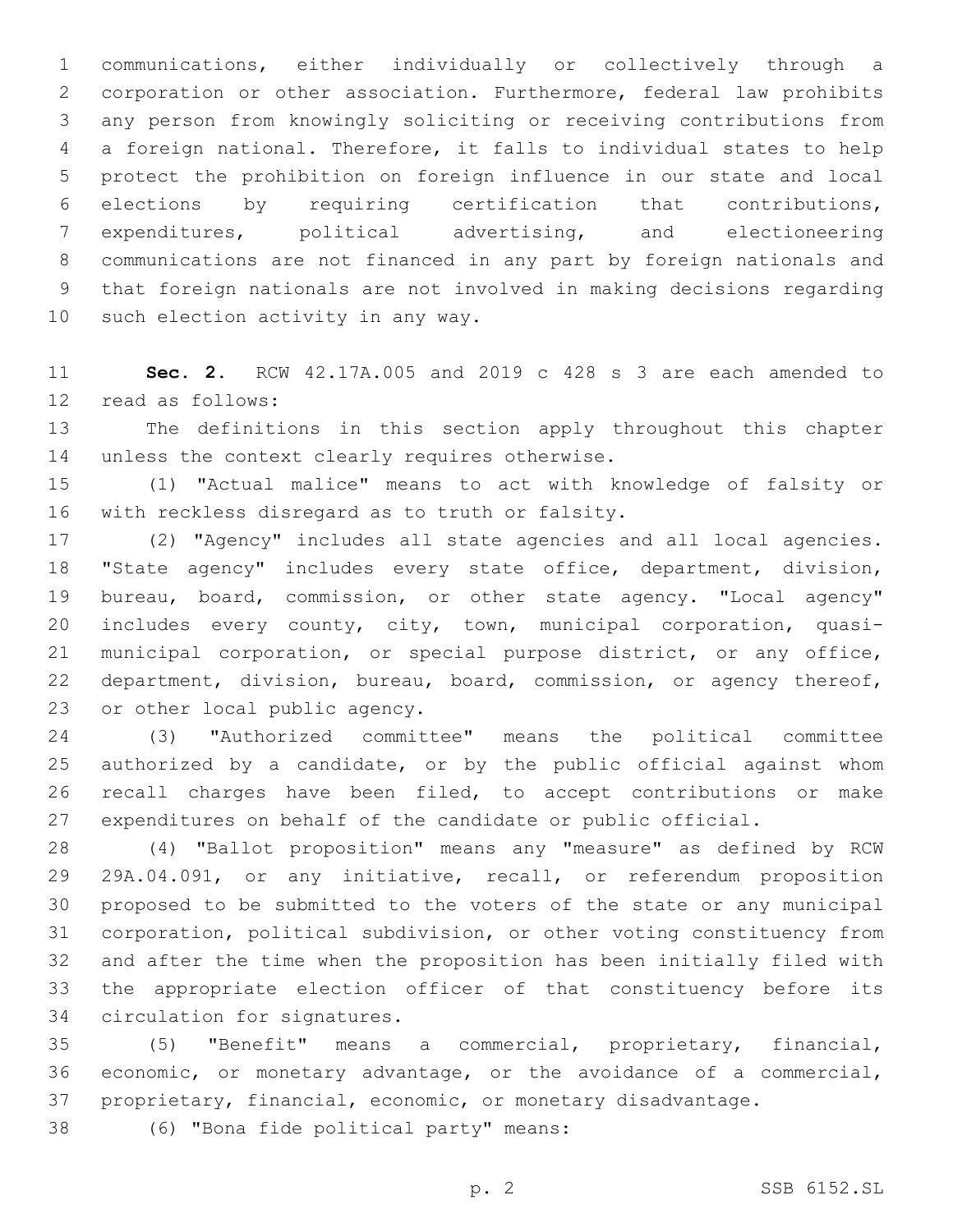(a) An organization that has been recognized as a minor political 2 party by the secretary of state;

 (b) The governing body of the state organization of a major political party, as defined in RCW 29A.04.086, that is the body authorized by the charter or bylaws of the party to exercise 6 authority on behalf of the state party; or

 (c) The county central committee or legislative district committee of a major political party. There may be only one legislative district committee for each party in each legislative 10 district.

11 (7) "Books of account" means:

 (a) In the case of a campaign or political committee, a ledger or similar listing of contributions, expenditures, and debts, such as a campaign or committee is required to file regularly with the 15 commission, current as of the most recent business day; or

 (b) In the case of a commercial advertiser, details of political advertising or electioneering communications provided by the advertiser, including the names and addresses of persons from whom it accepted political advertising or electioneering communications, the exact nature and extent of the services rendered and the total cost 21 and the manner of payment for the services.

 (8) "Candidate" means any individual who seeks nomination for election or election to public office. An individual seeks nomination 24 or election when the individual first:

 (a) Receives contributions or makes expenditures or reserves space or facilities with intent to promote the individual's candidacy 27 for office;

28 (b) Announces publicly or files for office;

 (c) Purchases commercial advertising space or broadcast time to 30 promote the individual's candidacy; or

 (d) Gives consent to another person to take on behalf of the individual any of the actions in (a) or (c) of this subsection.

 (9) "Caucus political committee" means a political committee organized and maintained by the members of a major political party in the state senate or state house of representatives.

 (10) "Commercial advertiser" means any person that sells the service of communicating messages or producing material for broadcast or distribution to the general public or segments of the general public whether through brochures, fliers, newspapers, magazines, television, radio, billboards, direct mail advertising, printing,

p. 3 SSB 6152.SL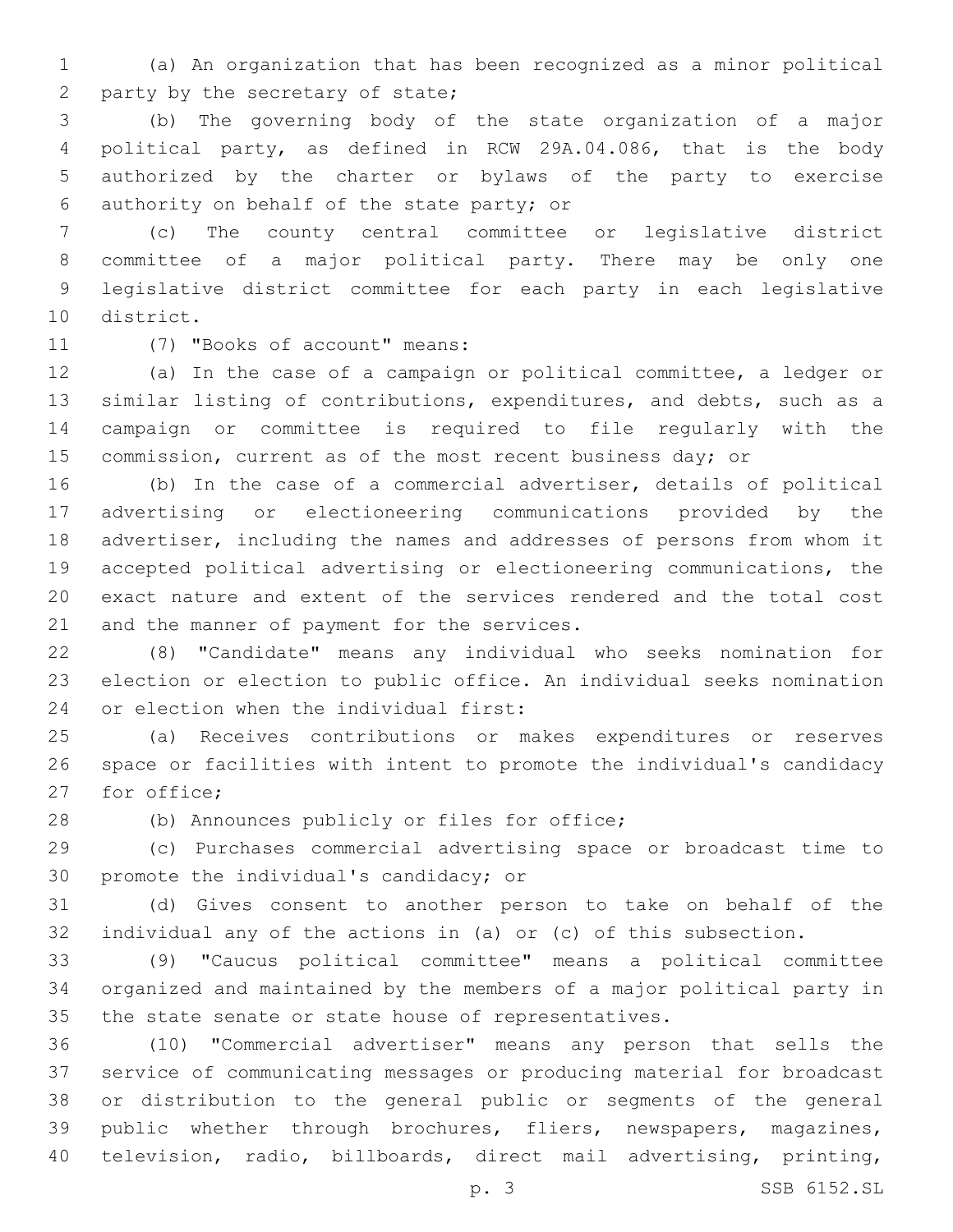paid internet or digital communications, or any other means of mass communications used for the purpose of appealing, directly or indirectly, for votes or for financial or other support in any 4 election campaign.

 (11) "Commission" means the agency established under RCW 42.17A.100.6

 (12) "Committee" unless the context indicates otherwise, includes a political committee such as a candidate, ballot proposition, recall, political, or continuing political committee.

 (13) "Compensation" unless the context requires a narrower meaning, includes payment in any form for real or personal property or services of any kind. For the purpose of compliance with RCW 42.17A.710, "compensation" does not include per diem allowances or other payments made by a governmental entity to reimburse a public official for expenses incurred while the official is engaged in the 16 official business of the governmental entity.

 (14) "Continuing political committee" means a political committee that is an organization of continuing existence not limited to participation in any particular election campaign or election cycle.

20 (15)(a) "Contribution" includes:

 (i) A loan, gift, deposit, subscription, forgiveness of indebtedness, donation, advance, pledge, payment, transfer of funds, or anything of value, including personal and professional services 24 for less than full consideration;

 (ii) An expenditure made by a person in cooperation, 26 consultation, or concert with, or at the request or suggestion of, a candidate, a political or incidental committee, the person or persons named on the candidate's or committee's registration form who direct expenditures on behalf of the candidate or committee, or their 30 agents;

 (iii) The financing by a person of the dissemination, distribution, or republication, in whole or in part, of broadcast, written, graphic, digital, or other form of political advertising or electioneering communication prepared by a candidate, a political or 35 incidental committee, or its authorized agent;

 (iv) Sums paid for tickets to fund-raising events such as dinners and parties, except for the actual cost of the consumables furnished 38 at the event.

(b) "Contribution" does not include:39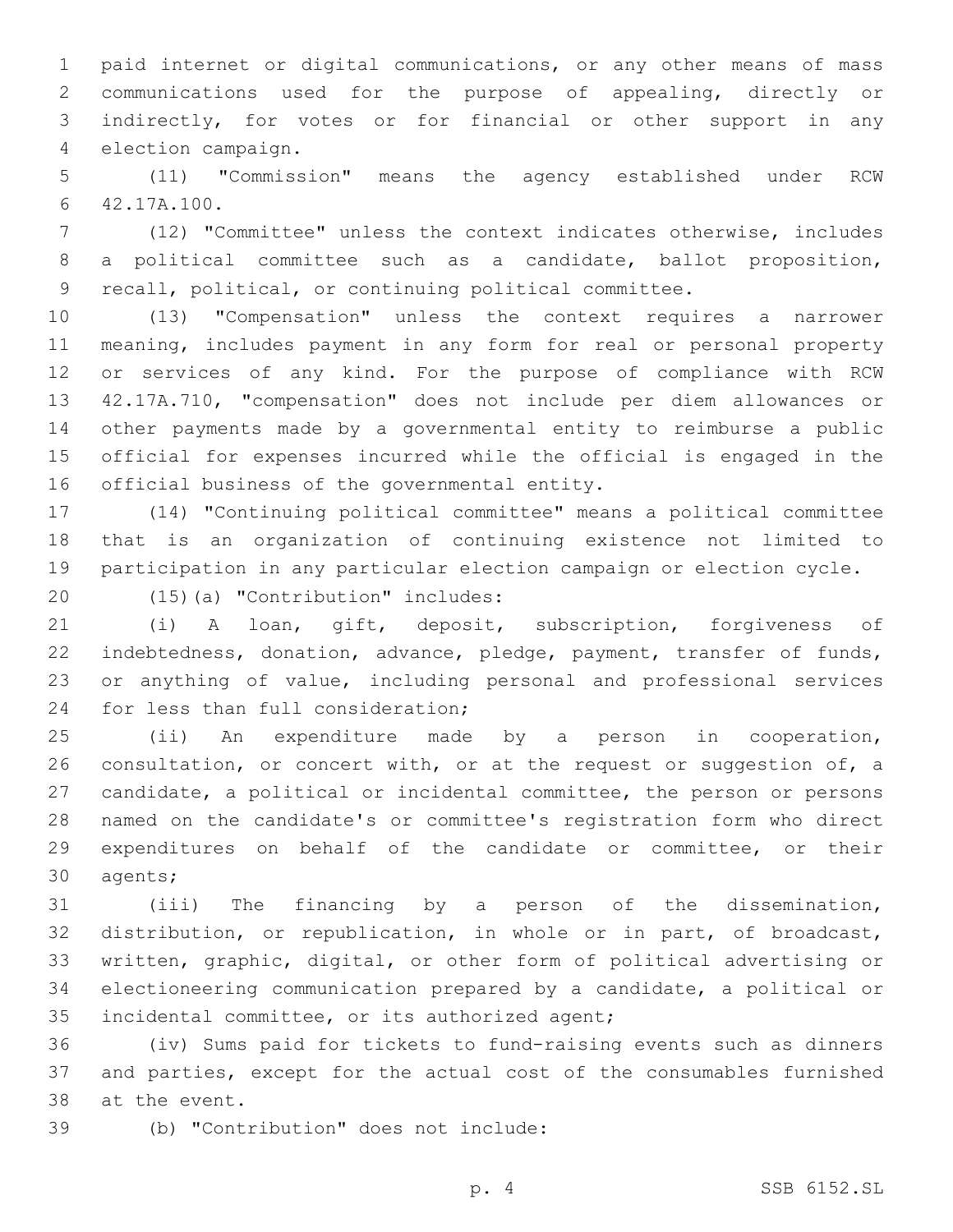(i) Accrued interest on money deposited in a political or 2 incidental committee's account;

3 (ii) Ordinary home hospitality;

 (iii) A contribution received by a candidate or political or incidental committee that is returned to the contributor within ten business days of the date on which it is received by the candidate or 7 political or incidental committee;

 (iv) A news item, feature, commentary, or editorial in a regularly scheduled news medium that is of interest to the public, that is in a news medium controlled by a person whose business is that news medium, and that is not controlled by a candidate or a 12 political or incidental committee;

 (v) An internal political communication primarily limited to the members of or contributors to a political party organization or 15 political or incidental committee, or to the officers, management staff, or stockholders of a corporation or similar enterprise, or to 17 the members of a labor organization or other membership organization;

 (vi) The rendering of personal services of the sort commonly performed by volunteer campaign workers, or incidental expenses personally incurred by volunteer campaign workers not in excess of fifty dollars personally paid for by the worker. "Volunteer services," for the purposes of this subsection, means services or labor for which the individual is not compensated by any person;

 (vii) Messages in the form of reader boards, banners, or yard or window signs displayed on a person's own property or property occupied by a person. However, a facility used for such political advertising for which a rental charge is normally made must be reported as an in-kind contribution and counts toward any applicable contribution limit of the person providing the facility;

(viii) Legal or accounting services rendered to or on behalf of:

 (A) A political party or caucus political committee if the person paying for the services is the regular employer of the person 33 rendering such services; or

 (B) A candidate or an authorized committee if the person paying for the services is the regular employer of the individual rendering the services and if the services are solely for the purpose of ensuring compliance with state election or public disclosure laws; or

 (ix) The performance of ministerial functions by a person on behalf of two or more candidates or political or incidental committees either as volunteer services defined in (b)(vi) of this

p. 5 SSB 6152.SL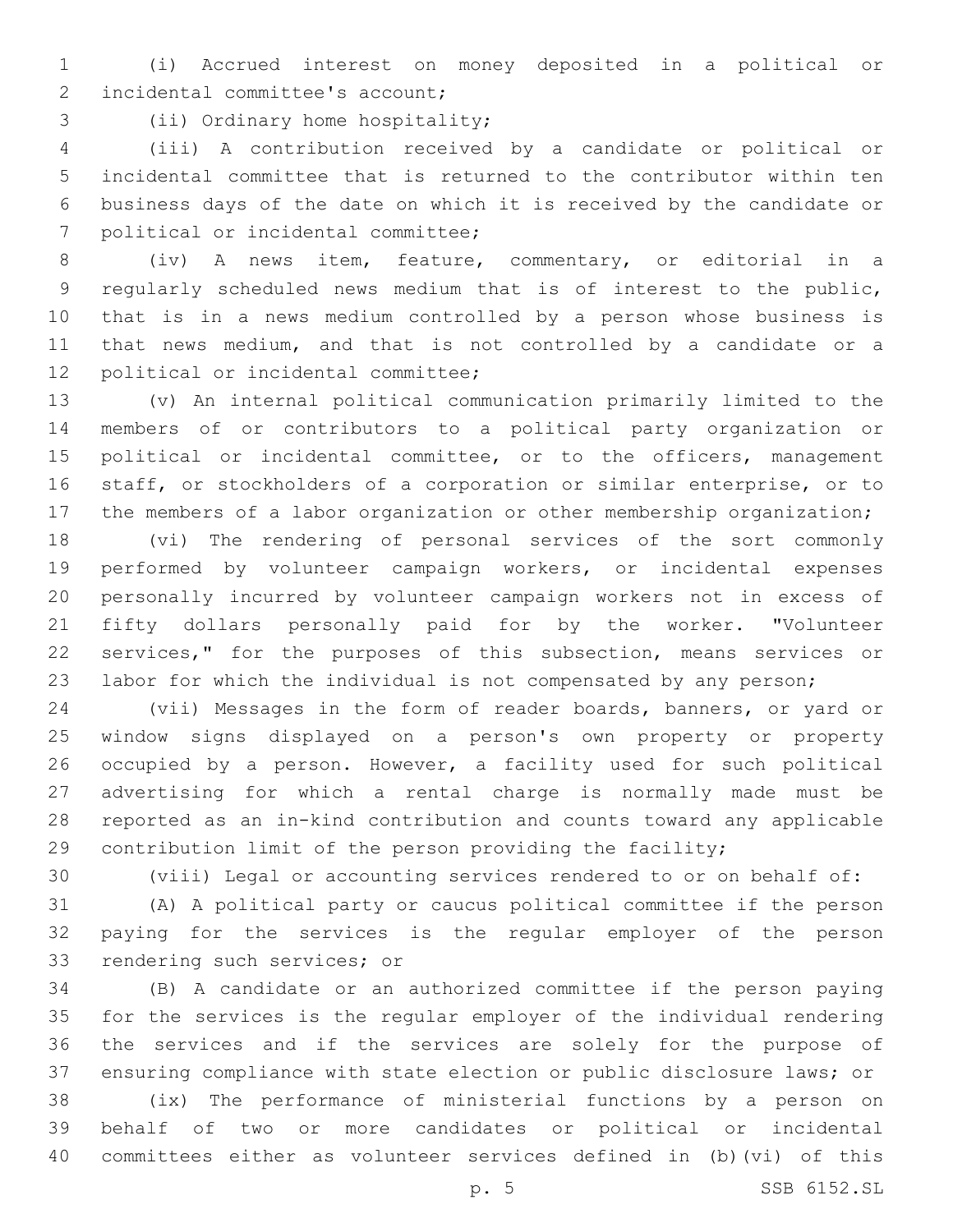subsection or for payment by the candidate or political or incidental committee for whom the services are performed as long as:

(A) The person performs solely ministerial functions;

 (B) A person who is paid by two or more candidates or political or incidental committees is identified by the candidates and political committees on whose behalf services are performed as part of their respective statements of organization under RCW 42.17A.205; 8 and

 (C) The person does not disclose, except as required by law, any information regarding a candidate's or committee's plans, projects, activities, or needs, or regarding a candidate's or committee's contributions or expenditures that is not already publicly available from campaign reports filed with the commission, or otherwise engage in activity that constitutes a contribution under (a)(ii) of this 15 subsection.

 A person who performs ministerial functions under this subsection (15)(b)(ix) is not considered an agent of the candidate or committee as long as the person has no authority to authorize expenditures or make decisions on behalf of the candidate or committee.

 (c) Contributions other than money or its equivalent are deemed to have a monetary value equivalent to the fair market value of the contribution. Services or property or rights furnished at less than their fair market value for the purpose of assisting any candidate or political committee are deemed a contribution. Such a contribution must be reported as an in-kind contribution at its fair market value and counts towards any applicable contribution limit of the provider.

 (16) "Depository" means a bank, mutual savings bank, savings and loan association, or credit union doing business in this state.

 (17) "Elected official" means any person elected at a general or special election to any public office, and any person appointed to 31 fill a vacancy in any such office.

 (18) "Election" includes any primary, general, or special election for public office and any election in which a ballot proposition is submitted to the voters. An election in which the qualifications for voting include other than those requirements set forth in Article VI, section 1 (Amendment 63) of the Constitution of the state of Washington shall not be considered an election for 38 purposes of this chapter.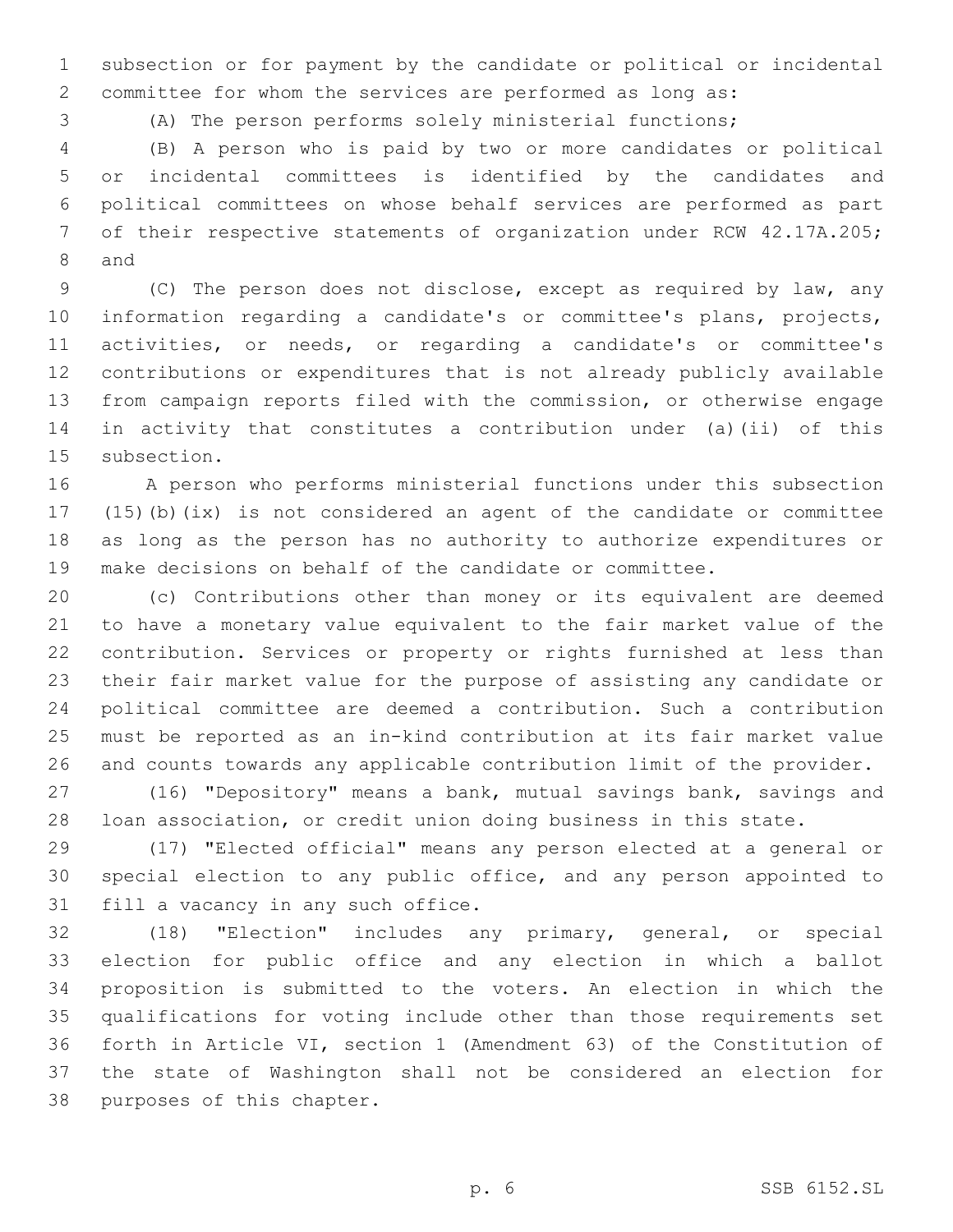(19) "Election campaign" means any campaign in support of or in opposition to a candidate for election to public office and any campaign in support of, or in opposition to, a ballot proposition.

 (20) "Election cycle" means the period beginning on the first day of January after the date of the last previous general election for the office that the candidate seeks and ending on December 31st after the next election for the office. In the case of a special election to fill a vacancy in an office, "election cycle" means the period beginning on the day the vacancy occurs and ending on December 31st 10 after the special election.

 (21)(a) "Electioneering communication" means any broadcast, cable, or satellite television, radio transmission, digital communication, United States postal service mailing, billboard, 14 newspaper, or periodical that:

 (i) Clearly identifies a candidate for a state, local, or judicial office either by specifically naming the candidate, or 17 identifying the candidate without using the candidate's name;

 (ii) Is broadcast, transmitted electronically or by other means, mailed, erected, distributed, or otherwise published within sixty days before any election for that office in the jurisdiction in which 21 the candidate is seeking election; and

 (iii) Either alone, or in combination with one or more communications identifying the candidate by the same sponsor during the sixty days before an election, has a fair market value or cost of 25 one thousand dollars or more.

(b) "Electioneering communication" does not include:

 (i) Usual and customary advertising of a business owned by a candidate, even if the candidate is mentioned in the advertising when the candidate has been regularly mentioned in that advertising appearing at least twelve months preceding the candidate becoming a 31 candidate;

 (ii) Advertising for candidate debates or forums when the advertising is paid for by or on behalf of the debate or forum sponsor, so long as two or more candidates for the same position have been invited to participate in the debate or forum;

 (iii) A news item, feature, commentary, or editorial in a 37 regularly scheduled news medium that is:

38 (A) Of interest to the public;

 (B) In a news medium controlled by a person whose business is 40 that news medium; and

p. 7 SSB 6152.SL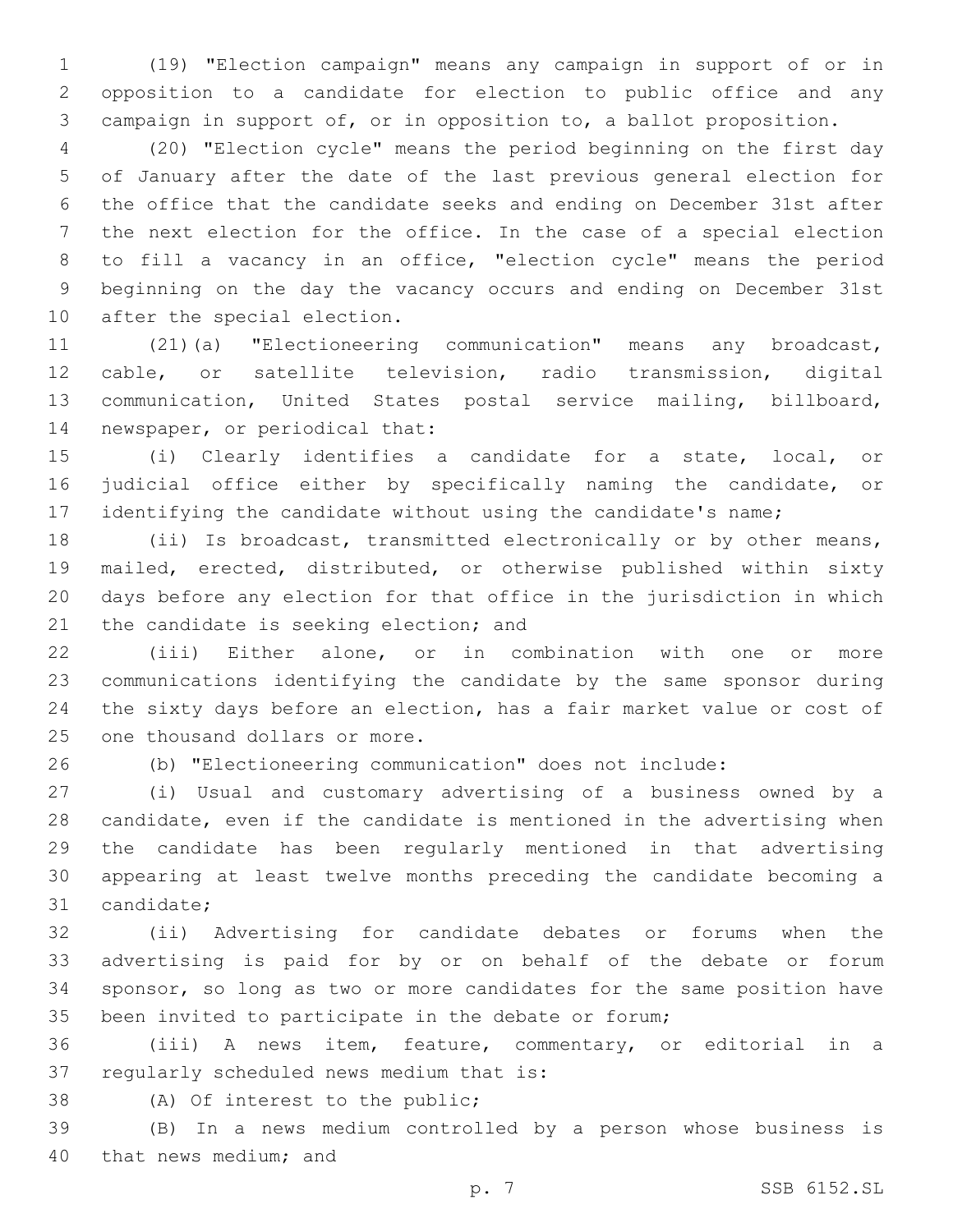(C) Not a medium controlled by a candidate or a political or 2 incidental committee;

3 (iv) Slate cards and sample ballots;

 (v) Advertising for books, films, dissertations, or similar works (A) written by a candidate when the candidate entered into a contract for such publications or media at least twelve months before becoming 7 a candidate, or (B) written about a candidate;

8 (vi) Public service announcements;

 (vii) An internal political communication primarily limited to the members of or contributors to a political party organization or political or incidental committee, or to the officers, management staff, or stockholders of a corporation or similar enterprise, or to 13 the members of a labor organization or other membership organization;

 (viii) An expenditure by or contribution to the authorized committee of a candidate for state, local, or judicial office; or

 (ix) Any other communication exempted by the commission through 17 rule consistent with the intent of this chapter.

 (22) "Expenditure" includes a payment, contribution, subscription, distribution, loan, advance, deposit, or gift of money or anything of value, and includes a contract, promise, or agreement, 21 whether or not legally enforceable, to make an expenditure. "Expenditure" also includes a promise to pay, a payment, or a transfer of anything of value in exchange for goods, services, property, facilities, or anything of value for the purpose of assisting, benefiting, or honoring any public official or candidate, or assisting in furthering or opposing any election campaign. For the purposes of this chapter, agreements to make expenditures, contracts, and promises to pay may be reported as estimated obligations until actual payment is made. "Expenditure" shall not include the partial or complete repayment by a candidate or political or incidental committee of the principal of a loan, the receipt of which loan has 32 been properly reported.

 (23) "Final report" means the report described as a final report 34 in RCW 42.17A.235(11)(a).

(24) "Foreign national" means:

 (a) An individual who is not a citizen of the United States and is not lawfully admitted for permanent residence;

(b) A government, or subdivision, of a foreign country;

(c) A foreign political party; and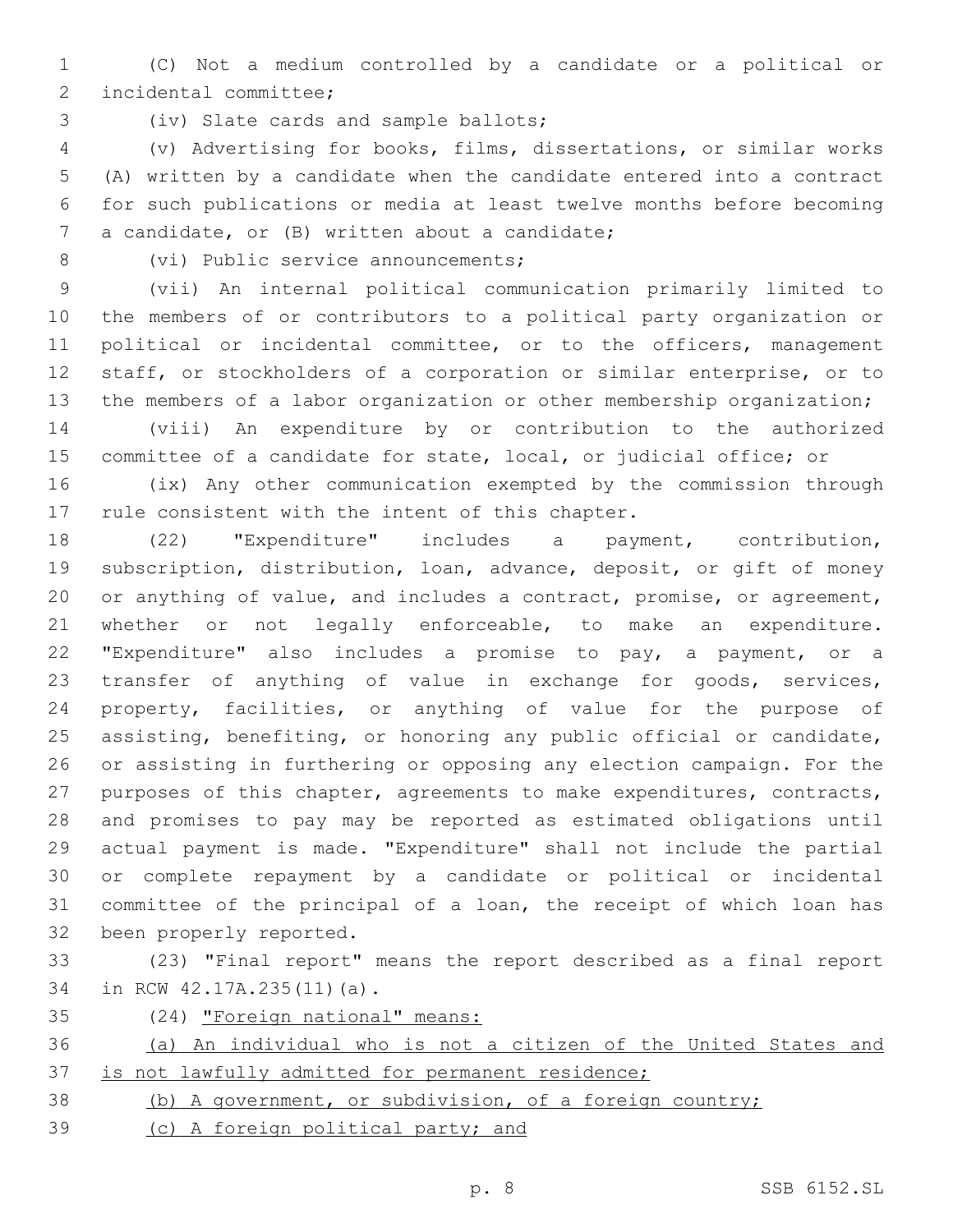(d) Any entity, such as a partnership, association, corporation, organization, or other combination of persons, that is organized under the laws of or has its principal place of business in a foreign country.

 (25) "General election" for the purposes of RCW 42.17A.405 means the election that results in the election of a person to a state or 7 local office. It does not include a primary.

8  $((+25+))$  (26) "Gift" has the definition in RCW 42.52.010.

9 (( $(26)$ )) (27) "Immediate family" includes the spouse or domestic partner, dependent children, and other dependent relatives, if living in the household. For the purposes of the definition of "intermediary" in this section, "immediate family" means an individual's spouse or domestic partner, and child, stepchild, grandchild, parent, stepparent, grandparent, brother, half brother, sister, or half sister of the individual and the spouse or the domestic partner of any such person and a child, stepchild, grandchild, parent, stepparent, grandparent, brother, half brother, sister, or half sister of the individual's spouse or domestic partner 19 and the spouse or the domestic partner of any such person.

 $((+27))$   $(28)$  "Incidental committee" means any nonprofit organization not otherwise defined as a political committee but that may incidentally make a contribution or an expenditure in excess of the reporting thresholds in RCW 42.17A.235, directly or through a political committee. Any nonprofit organization is not an incidental committee if it is only remitting payments through the nonprofit organization in an aggregated form and the nonprofit organization is not required to report those payments in accordance with this 28 chapter.

29 (((28))) (29) "Incumbent" means a person who is in present 30 possession of an elected office.

31 (((29))) (30)(a) "Independent expenditure" means an expenditure 32 that has each of the following elements:

 (i) It is made in support of or in opposition to a candidate for 34 office by a person who is not:

35 (A) A candidate for that office;

 (B) An authorized committee of that candidate for that office; 37 and

 (C) A person who has received the candidate's encouragement or approval to make the expenditure, if the expenditure pays in whole or in part for political advertising supporting that candidate or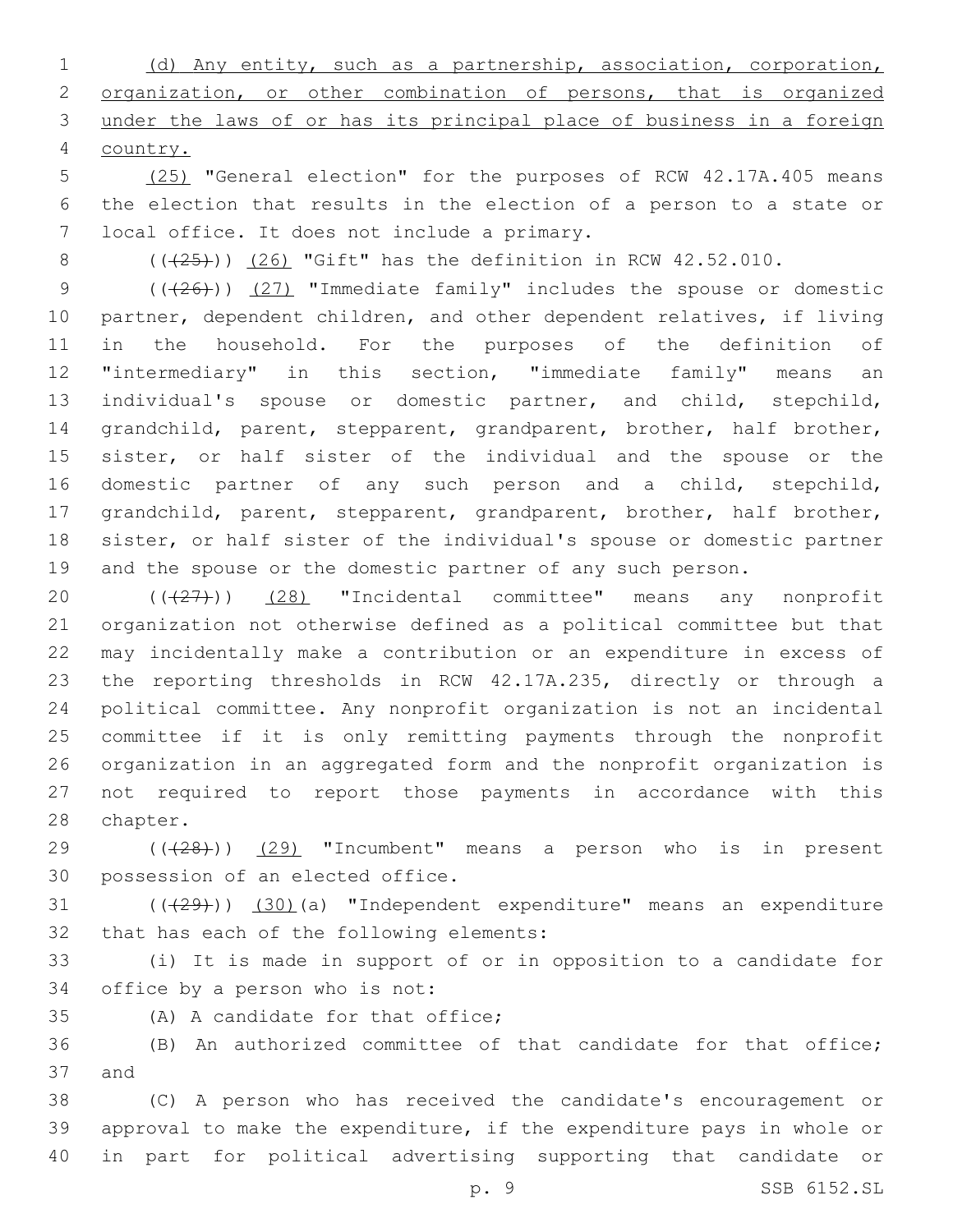promoting the defeat of any other candidate or candidates for that 2 office;

 (ii) It is made in support of or in opposition to a candidate for office by a person with whom the candidate has not collaborated for the purpose of making the expenditure, if the expenditure pays in whole or in part for political advertising supporting that candidate or promoting the defeat of any other candidate or candidates for that 8 office;

 (iii) The expenditure pays in whole or in part for political advertising that either specifically names the candidate supported or opposed, or clearly and beyond any doubt identifies the candidate 12 without using the candidate's name; and

 (iv) The expenditure, alone or in conjunction with another expenditure or other expenditures of the same person in support of or opposition to that candidate, has a value of one thousand dollars or more. A series of expenditures, each of which is under one thousand dollars, constitutes one independent expenditure if their cumulative 18 value is one thousand dollars or more.

 (b) "Independent expenditure" does not include: Ordinary home hospitality; communications with journalists or editorial staff designed to elicit a news item, feature, commentary, or editorial in a regularly scheduled news medium that is of primary interest to the general public, controlled by a person whose business is that news medium, and not controlled by a candidate or a political committee; participation in the creation of a publicly funded voters pamphlet statement in written or video form; an internal political communication primarily limited to contributors to a political party organization or political action committee, the officers, management staff, and stockholders of a corporation or similar enterprise, or the members of a labor organization or other membership organization; or the rendering of personal services of the sort commonly performed by volunteer campaign workers or incidental expenses personally incurred by volunteer campaign workers not in excess of two hundred 34 fifty dollars personally paid for by the worker.

 $(1,30)$  ( $(31)$  (a) "Intermediary" means an individual who transmits a contribution to a candidate or committee from another person unless the contribution is from the individual's employer, immediate family, or an association to which the individual belongs.

 (b) A treasurer or a candidate is not an intermediary for purposes of the committee that the treasurer or candidate serves.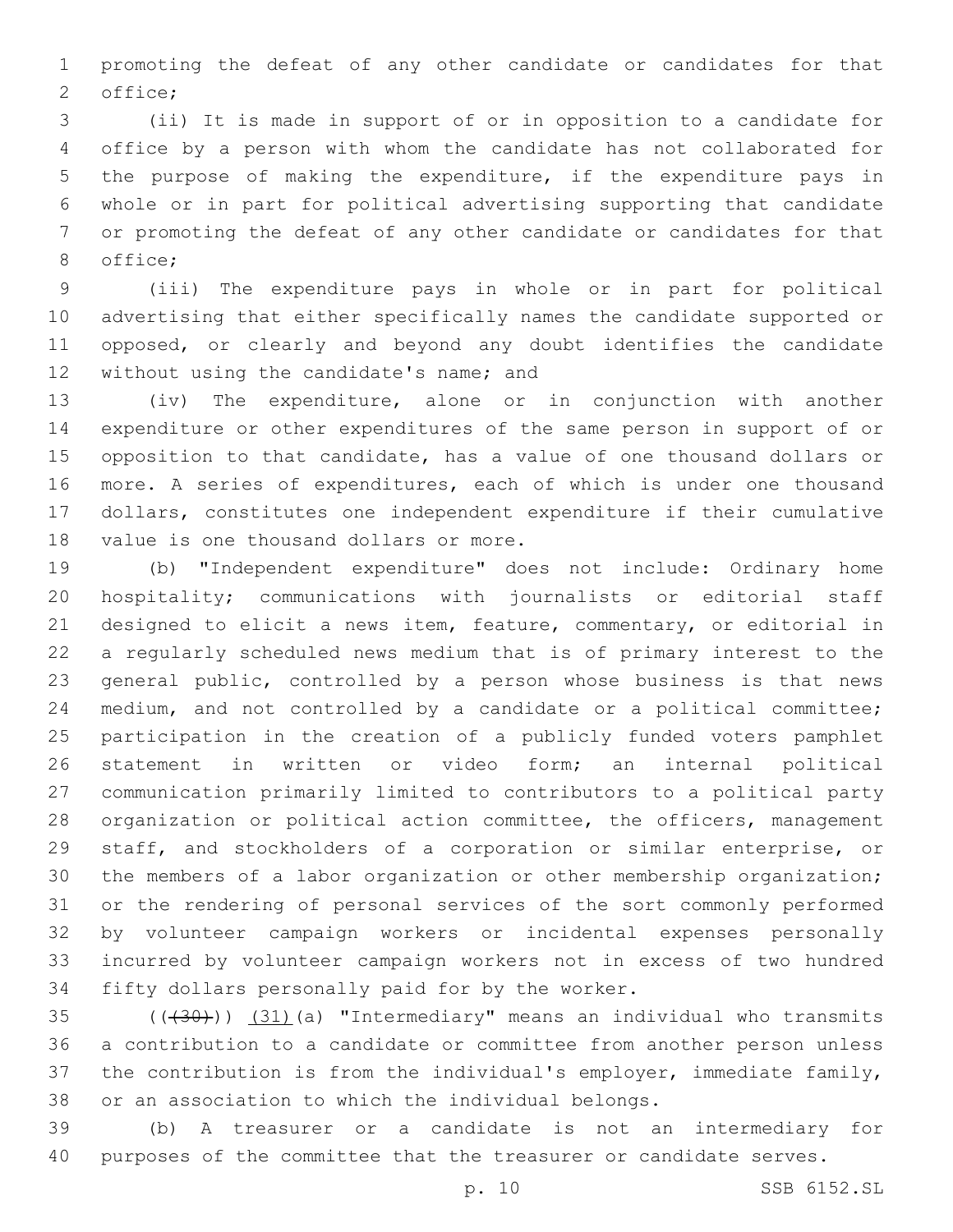1 (c) A professional fund-raiser is not an intermediary if the 2 fund-raiser is compensated for fund-raising services at the usual and 3 customary rate.

4 (d) A volunteer hosting a fund-raising event at the individual's 5 home is not an intermediary for purposes of that event.

 (((31))) (32) "Legislation" means bills, resolutions, motions, amendments, nominations, and other matters pending or proposed in either house of the state legislature, and includes any other matter that may be the subject of action by either house or any committee of the legislature and all bills and resolutions that, having passed 11 both houses, are pending approval by the governor.

12 (((32))) (33) "Legislative office" means the office of a member 13 of the state house of representatives or the office of a member of 14 the state senate.

15 (( $(33)$ )) (34) "Lobby" and "lobbying" each mean attempting to influence the passage or defeat of any legislation by the legislature of the state of Washington, or the adoption or rejection of any rule, standard, rate, or other legislative enactment of any state agency under the state administrative procedure act, chapter 34.05 RCW. Neither "lobby" nor "lobbying" includes an association's or other organization's act of communicating with the members of that 22 association or organization.

23 (((34))) (35) "Lobbyist" includes any person who lobbies either 24 on the person's own or another's behalf.

25 (((435))) (36) "Lobbyist's employer" means the person or persons 26 by whom a lobbyist is employed and all persons by whom the lobbyist 27 is compensated for acting as a lobbyist.

28 ((+36))) (37) "Ministerial functions" means an act or duty 29 carried out as part of the duties of an administrative office without 30 exercise of personal judgment or discretion.

 $(1)(\frac{1}{37})$   $(38)$  "Participate" means that, with respect to a 32 particular election, an entity:

33 (a) Makes either a monetary or in-kind contribution to a 34 candidate;

35 (b) Makes an independent expenditure or electioneering 36 communication in support of or opposition to a candidate;

37 (c) Endorses a candidate before contributions are made by a 38 subsidiary corporation or local unit with respect to that candidate 39 or that candidate's opponent;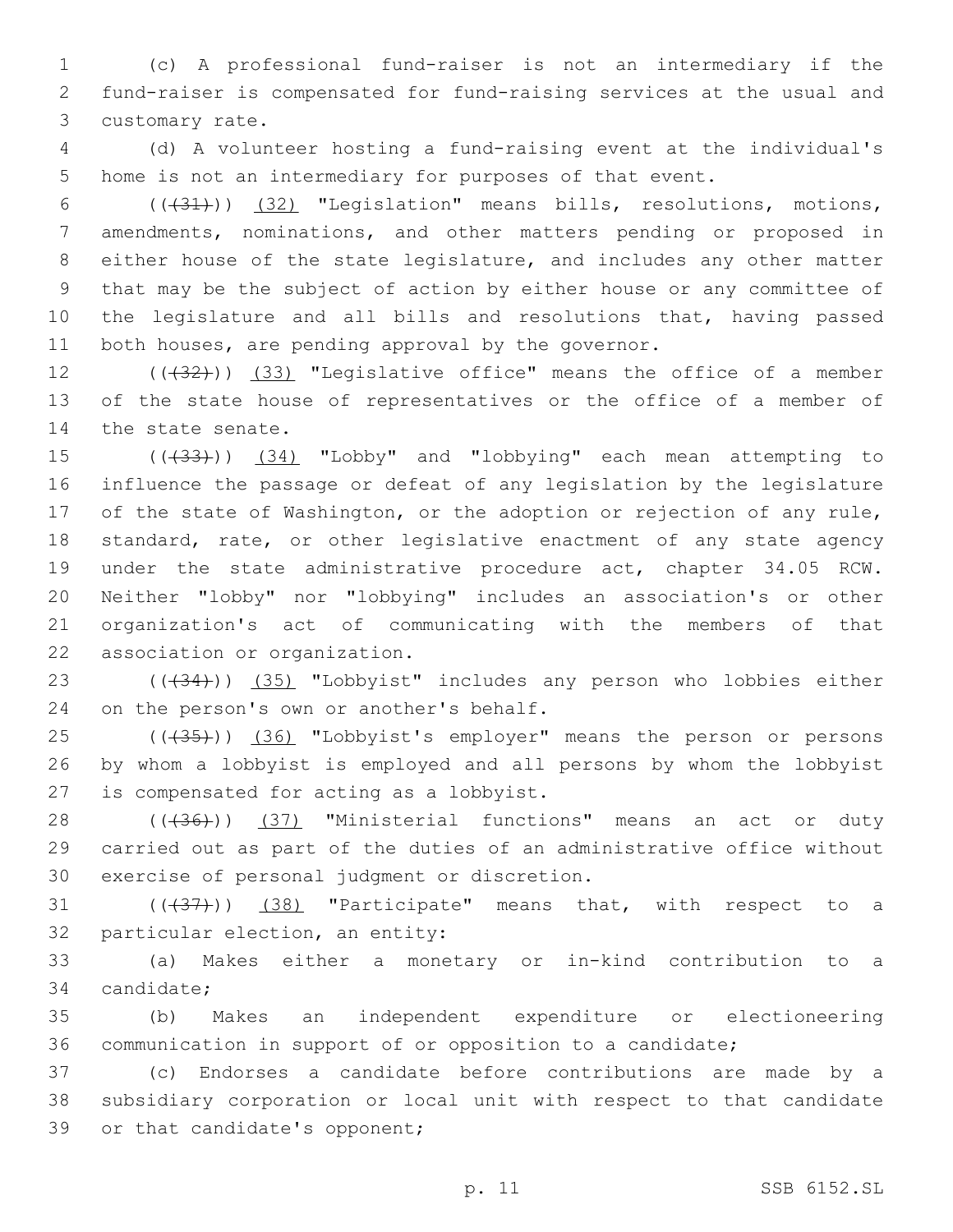(d) Makes a recommendation regarding whether a candidate should be supported or opposed before a contribution is made by a subsidiary corporation or local unit with respect to that candidate or that 4 candidate's opponent; or

 (e) Directly or indirectly collaborates or consults with a subsidiary corporation or local unit on matters relating to the support of or opposition to a candidate, including, but not limited to, the amount of a contribution, when a contribution should be given, and what assistance, services or independent expenditures, or electioneering communications, if any, will be made or should be made 11 in support of or opposition to a candidate.

12 (((38))) (39) "Person" includes an individual, partnership, joint venture, public or private corporation, association, federal, state, 14 or local governmental entity or agency however constituted, candidate, committee, political committee, political party, executive committee thereof, or any other organization or group of persons, 17 however organized.

18 (((39))) (40) "Political advertising" includes any advertising displays, newspaper ads, billboards, signs, brochures, articles, tabloids, flyers, letters, radio or television presentations, digital communication, or other means of mass communication, used for the purpose of appealing, directly or indirectly, for votes or for financial or other support or opposition in any election campaign.

24 ((440))) (41) "Political committee" means any person (except a candidate or an individual dealing with the candidate's or individual's own funds or property) having the expectation of receiving contributions or making expenditures in support of, or opposition to, any candidate or any ballot proposition.

 $((441))$  (42) "Primary" for the purposes of RCW 42.17A.405 means the procedure for nominating a candidate to state or local office under chapter 29A.52 RCW or any other primary for an election that uses, in large measure, the procedures established in chapter 29A.52 33 RCW.

34 (((42))) (43) "Public office" means any federal, state, judicial, county, city, town, school district, port district, special district, or other state political subdivision elective office.

37 (((43))) (44) "Public record" has the definition in RCW 42.56.010.38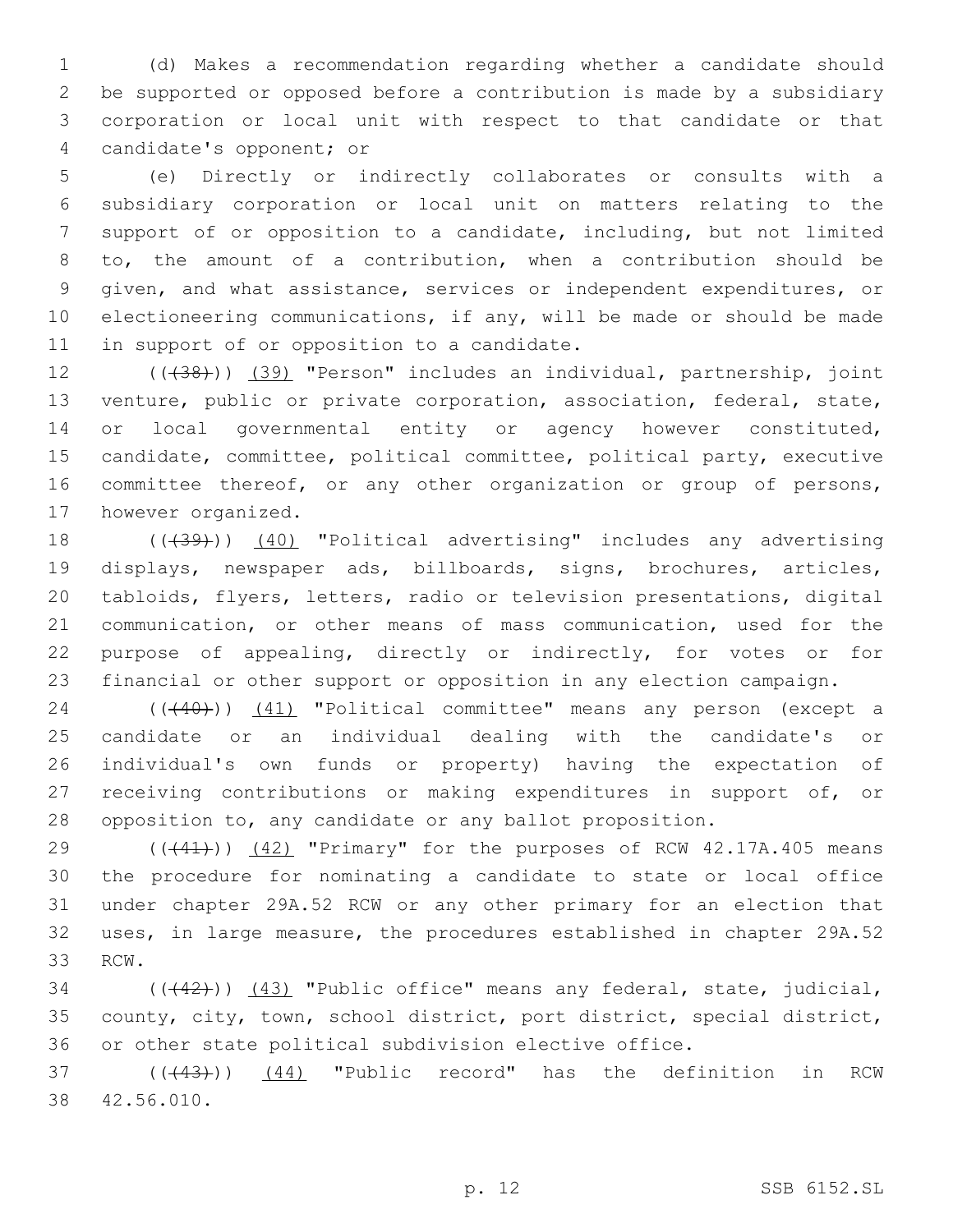(((44))) (45) "Recall campaign" means the period of time beginning on the date of the filing of recall charges under RCW 29A.56.120 and ending thirty days after the recall election.

 (((45))) (46) "Remediable violation" means any violation of this 5 chapter that:

 (a) Involved expenditures or contributions totaling no more than the contribution limits set out under RCW 42.17A.405(2) per election, 8 or one thousand dollars if there is no statutory limit;

(b) Occurred:9

 (i) More than thirty days before an election, where the commission entered into an agreement to resolve the matter; or

 (ii) At any time where the violation did not constitute a material violation because it was inadvertent and minor or otherwise has been cured and, after consideration of all the circumstances, further proceedings would not serve the purposes of this chapter;

 (c) Does not materially harm the public interest, beyond the harm to the policy of this chapter inherent in any violation; and

(d) Involved:18

19 (i) A person who:

 (A) Took corrective action within five business days after the commission first notified the person of noncompliance, or where the commission did not provide notice and filed a required report within twenty-one days after the report was due to be filed; and

 (B) Substantially met the filing deadline for all other required reports within the immediately preceding twelve-month period; or

26 (ii) A candidate who:

27 (A) Lost the election in question; and

 (B) Did not receive contributions over one hundred times the contribution limit in aggregate per election during the campaign in 30 question.

31 (((46))) (47)(a) "Sponsor" for purposes of an electioneering communications, independent expenditures, or political advertising means the person paying for the electioneering communication, independent expenditure, or political advertising. If a person acts 35 as an agent for another or is reimbursed by another for the payment, the original source of the payment is the sponsor.

 (b) "Sponsor," for purposes of a political or incidental committee, means any person, except an authorized committee, to whom 39 any of the following applies: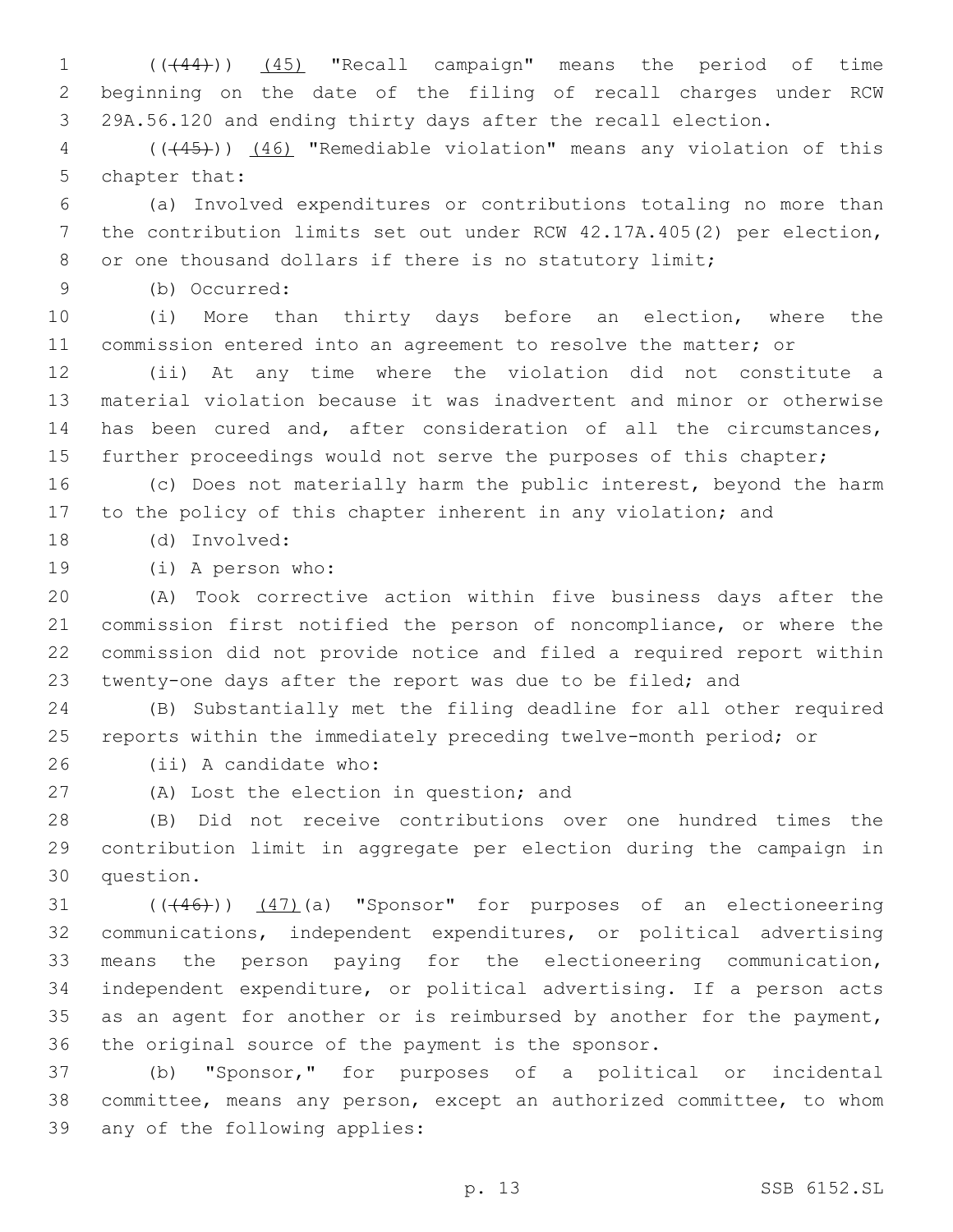(i) The committee receives eighty percent or more of its contributions either from the person or from the person's members, 3 officers, employees, or shareholders;

 (ii) The person collects contributions for the committee by use of payroll deductions or dues from its members, officers, or 6 employees.

7 ((+47)) (48) "Sponsored committee" means a committee, other than 8 an authorized committee, that has one or more sponsors.

9 (( $(48)$ )) (49) "State office" means state legislative office or 10 the office of governor, lieutenant governor, secretary of state, attorney general, commissioner of public lands, insurance commissioner, superintendent of public instruction, state auditor, or 13 state treasurer.

 (((49))) (50) "State official" means a person who holds a state 15 office.

16 (((50))) (51) "Surplus funds" mean, in the case of a political committee or candidate, the balance of contributions that remain in the possession or control of that committee or candidate subsequent to the election for which the contributions were received, and that are in excess of the amount necessary to pay remaining debts or expenses incurred by the committee or candidate with respect to that election. In the case of a continuing political committee, "surplus funds" mean those contributions remaining in the possession or control of the committee that are in excess of the amount necessary to pay all remaining debts or expenses when it makes its final report under RCW 42.17A.255.26

27 (((451)) (52) "Technical correction" means the correction of a minor or ministerial error in a required report that does not materially harm the public interest and needs to be corrected for the report to be in full compliance with the requirements of this 31 chapter.

 ( $(\overline{+52})$ )  $(53)$  "Treasurer" and "deputy treasurer" mean the individuals appointed by a candidate or political or incidental committee, pursuant to RCW 42.17A.210, to perform the duties 35 specified in that section.

 (( $(453)$ )) (54) "Violation" means a violation of this chapter that is not a remediable violation, minor violation, or an error classified by the commission as appropriate to address by a technical correction.39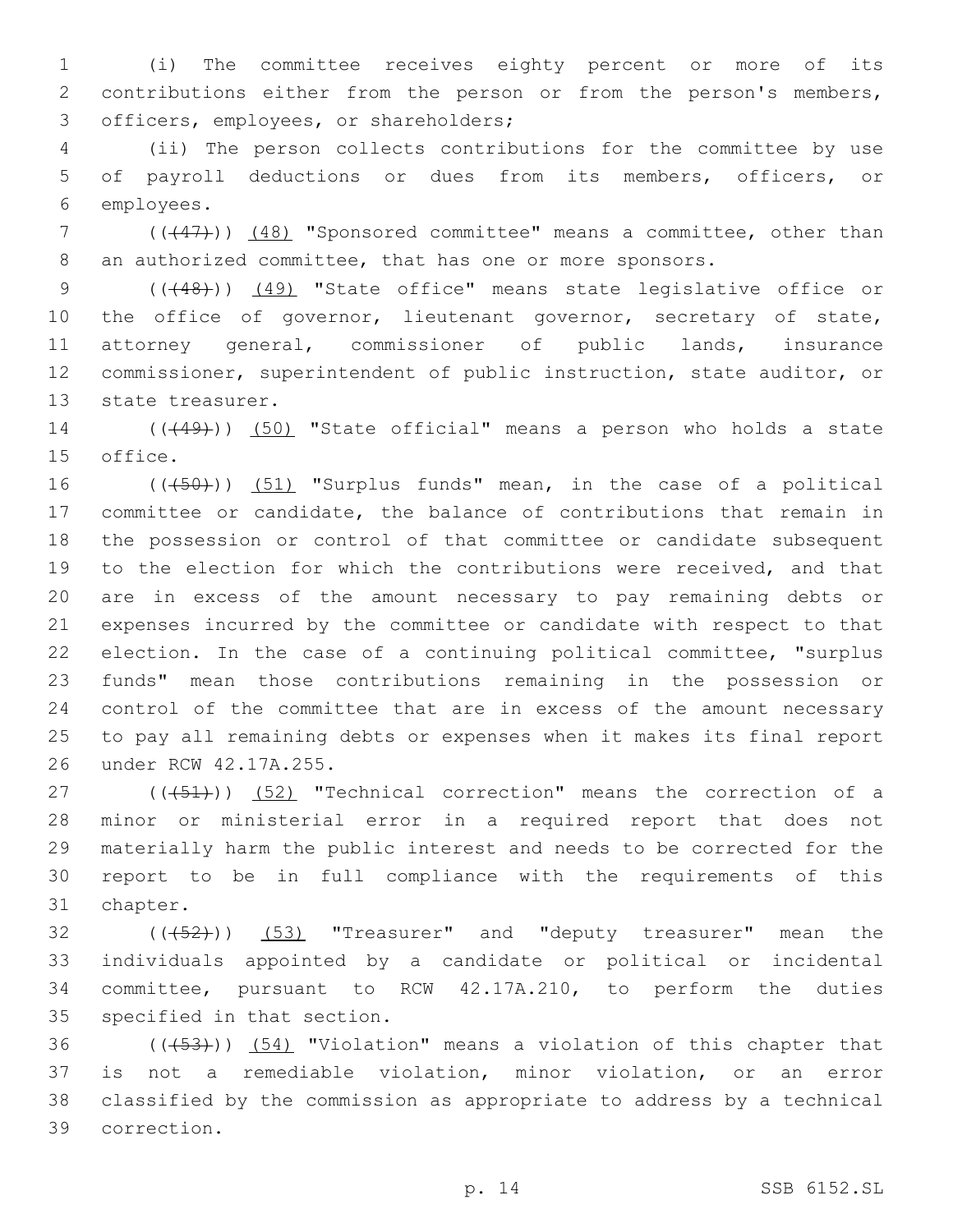**Sec. 3.** RCW 42.17A.240 and 2019 c 428 s 21 are each amended to 2 read as follows:

 Each report required under RCW 42.17A.235 (1) through (4) must be certified as correct by the treasurer and the candidate and shall disclose the following, except an incidental committee only must disclose and certify as correct the information required under 7 subsections (2)(d) and  $((+6)^2)$  (7) of this section:

8 (1) The funds on hand at the beginning of the period;

 (2) The name and address of each person who has made one or more 10 contributions during the period, together with the money value and date of each contribution and the aggregate value of all contributions received from each person during the campaign, or in the case of a continuing political committee, the current calendar 14 year, with the following exceptions:

 (a) Pledges in the aggregate of less than one hundred dollars 16 from any one person need not be reported;

 (b) Income that results from a fund-raising activity conducted in accordance with RCW 42.17A.230 may be reported as one lump sum, with the exception of that portion received from persons whose names and addresses are required to be included in the report required by RCW 21 42.17A.230;

 (c) Contributions of no more than twenty-five dollars in the aggregate from any one person during the election campaign may be reported as one lump sum if the treasurer maintains a separate and 25 private list of the name, address, and amount of each such 26 contributor;

 (d) Payments received by an incidental committee from any one person need not be reported unless the person is one of the committee's ten largest sources of payments received, including any persons tied as the tenth largest source of payments received, during the current calendar year, and the value of the cumulative payments received from that person during the current calendar year is ten thousand dollars or greater. For payments to incidental committees from multiple persons received in aggregated form, any payment of more than ten thousand dollars from any single person must be reported, but the aggregated payment itself may not be reported. The commission may suspend or modify reporting requirements for payments received by an incidental committee in cases of manifestly 39 unreasonable hardship under this chapter;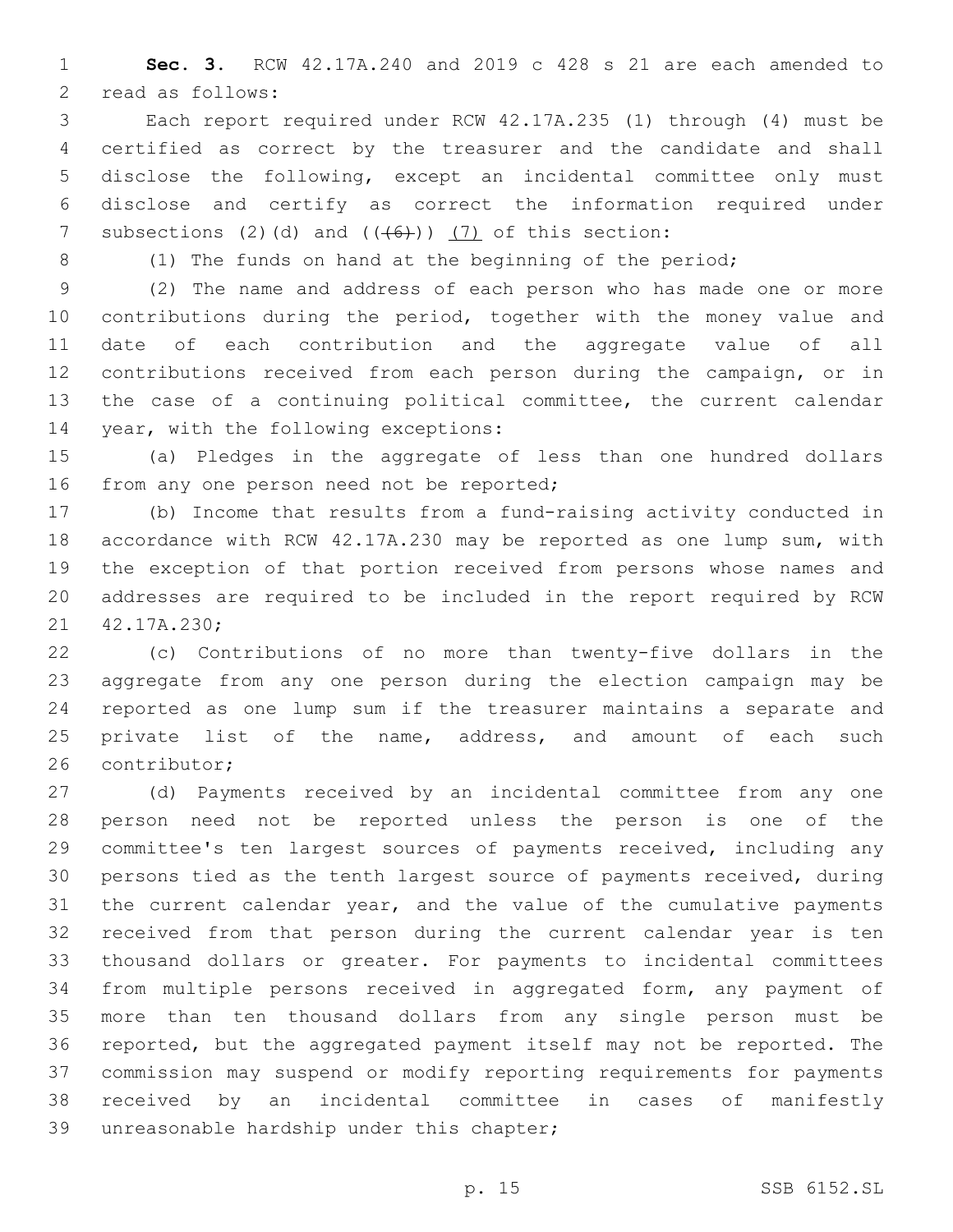(e) Payments from private foundations organized under section 501(c)(3) of the internal revenue code to an incidental committee do 3 not have to be reported if:

 (i) The private foundation is contracting with the incidental committee for a specific purpose other than election campaign 6 purposes;

 (ii) Use of the funds for election campaign purposes is 8 explicitly prohibited by contract; and

 (iii) Funding from the private foundation represents less than twenty-five percent of the incidental committee's total budget;

 (f) Commentary or analysis on a ballot proposition by an incidental committee is not considered a contribution if it does not advocate specifically to vote for or against the ballot proposition; 14 and

 (g) The money value of contributions of postage is the face value 16 of the postage;

 (3) Each loan, promissory note, or security instrument to be used by or for the benefit of the candidate or political committee made by any person, including the names and addresses of the lender and each person liable directly, indirectly or contingently and the date and 21 amount of each such loan, promissory note, or security instrument;

(4) All other contributions not otherwise listed or exempted;

 (5) A statement that the candidate or political committee has received a certification from any partnership, association, 25 corporation, organization, or other combination of persons making a 26 contribution to the candidate or political committee that:

 (a) The contribution is not financed in any part by a foreign national; and

 (b) Foreign nationals are not involved in making decisions 30 regarding the contribution in any way;

 (6) The name and address of each candidate or political committee to which any transfer of funds was made, including the amounts and 33 dates of the transfers;

 ( $(\overline{(+6)}$ ))  $(7)$  The name and address of each person to whom an expenditure was made in the aggregate amount of more than fifty dollars during the period covered by this report, the amount, date, and purpose of each expenditure, and the total sum of all expenditures. An incidental committee only must report on expenditures, made and reportable as contributions as defined in RCW 42.17A.005, to election campaigns. For purposes of this subsection,

p. 16 SSB 6152.SL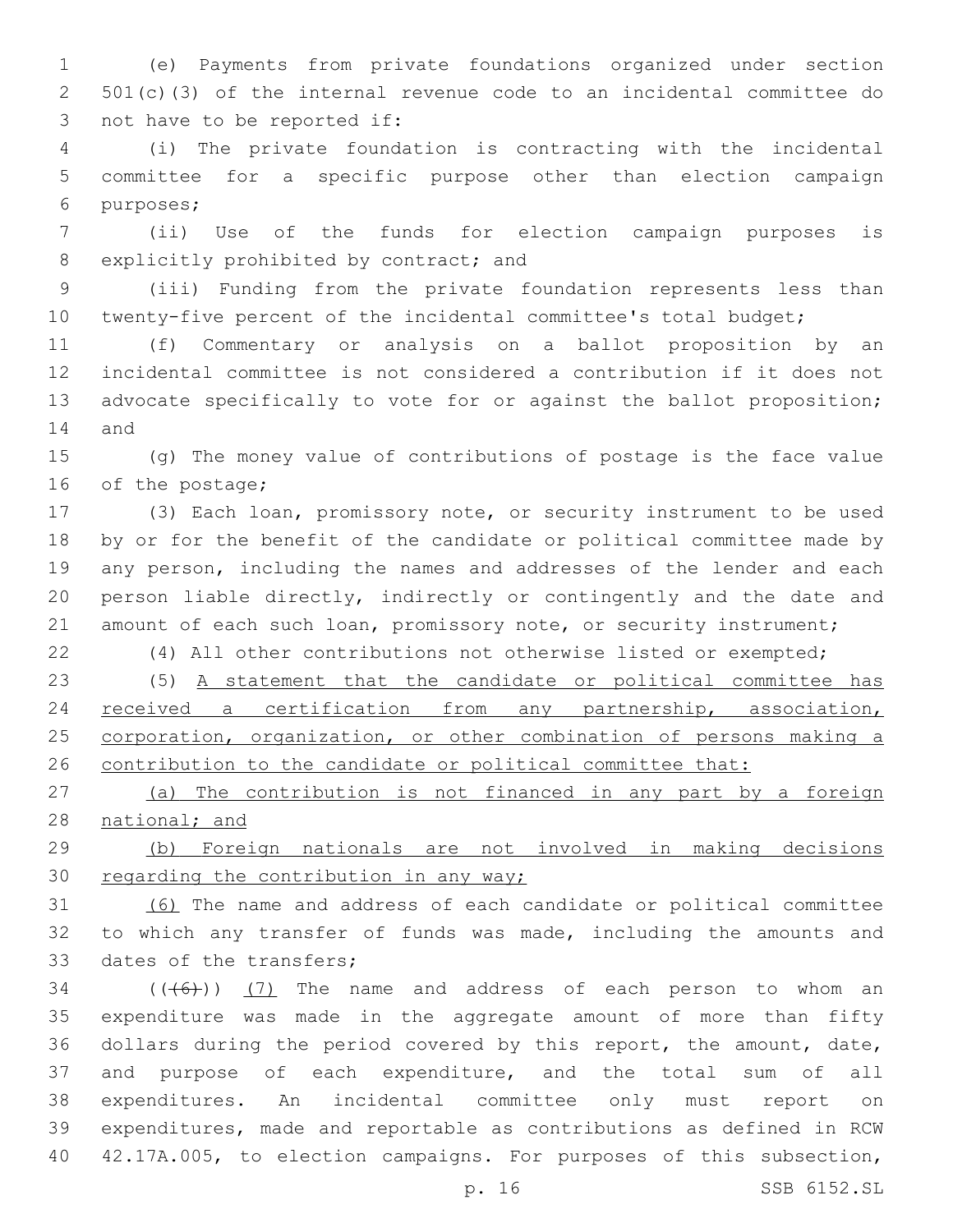commentary or analysis on a ballot proposition by an incidental committee is not considered an expenditure if it does not advocate specifically to vote for or against the ballot proposition;

 ( $(\overline{(+7)})$   $(8)$  The name, address, and electronic contact information of each person to whom an expenditure was made for soliciting or procuring signatures on an initiative or referendum petition, the amount of the compensation to each person, and the total expenditures made for this purpose. Such expenditures shall be reported under this subsection in addition to what is required to be reported under 10 subsection  $((+6))$  (7) of this section;

 $((48))$   $(9)$  (a) The name and address of any person and the amount owed for any debt with a value of more than seven hundred fifty dollars that has not been paid for any invoices submitted, goods received, or services performed, within five business days during the period within thirty days before an election, or within ten business 16 days during any other period.

 (b) For purposes of this subsection, debt does not include regularly recurring expenditures of the same amount that have already 19 been reported at least once and that are not late or outstanding;

20  $((+9+))$   $(10)$  The surplus or deficit of contributions over 21 expenditures;

 $((+10))$  (11) The disposition made in accordance with RCW 23 42.17A.430 of any surplus funds; and

 (( $(11)$ )) (12) Any other information required by the commission by rule in conformance with the policies and purposes of this chapter.

 **Sec. 4.** RCW 42.17A.250 and 2010 c 204 s 411 are each amended to 27 read as follows:

 (1) An out-of-state political committee organized for the purpose of supporting or opposing candidates or ballot propositions in another state that is not otherwise required to report under RCW 42.17A.205 through 42.17A.240 shall report as required in this section when it makes an expenditure supporting or opposing a Washington state candidate or political committee. The committee shall file with the commission a statement disclosing:

35 (a) Its name and address;

(b) The purposes of the out-of-state committee;

 (c) The names, addresses, and titles of its officers or, if it has no officers, the names, addresses, and the titles of its 39 responsible leaders;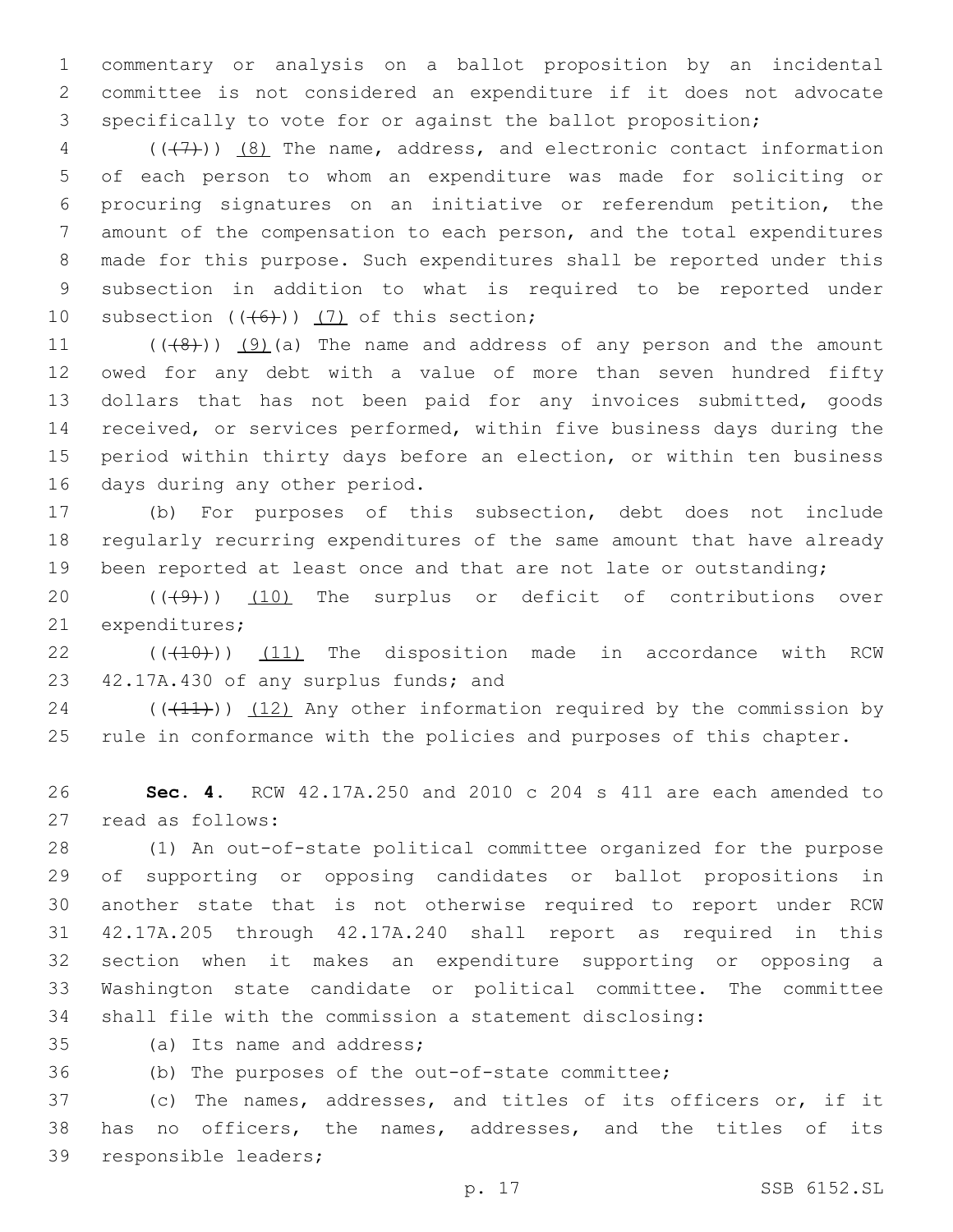(d) The name, office sought, and party affiliation of each candidate in the state of Washington whom the out-of-state committee is supporting or opposing and, if the committee is supporting or opposing the entire ticket of any party, the name of the party;

 (e) The ballot proposition supported or opposed in the state of Washington, if any, and whether the committee is in favor of or 7 opposed to that proposition;

 (f) The name and address of each person residing in the state of Washington or corporation that has a place of business in the state of Washington who has made one or more contributions in the aggregate of more than twenty-five dollars to the out-of-state committee during the current calendar year, together with the money value and date of 13 the contributions;

 (g) The name, address, and employer of each person or corporation residing outside the state of Washington who has made one or more contributions in the aggregate of more than two thousand five hundred fifty dollars to the out-of-state committee during the current calendar year, together with the money value and date of the contributions. Annually, the commission must modify the two thousand five hundred fifty dollar limit in this subsection based on percentage change in the implicit price deflator for personal consumption expenditures for the United States as published for the most recent twelve-month period by the bureau of economic analysis of 24 the federal department of commerce;

 (h) The name and address of each person in the state of Washington to whom an expenditure was made by the out-of-state committee with respect to a candidate or political committee in the 28 aggregate amount of more than fifty dollars, the amount, date, and purpose of the expenditure, and the total sum of the expenditures; ((and))

 (i) A statement that the out-of-state committee has received a certification from any partnership, association, corporation, organization, or other combination of persons making a contribution 34 reportable under this section that:

 (i) The contribution is not financed in any part by a foreign national; and

 (ii) Foreign nationals are not involved in making decisions 38 regarding the contribution in any way; and

39 (i) Any other information as the commission may prescribe by rule in keeping with the policies and purposes of this chapter.

p. 18 SSB 6152.SL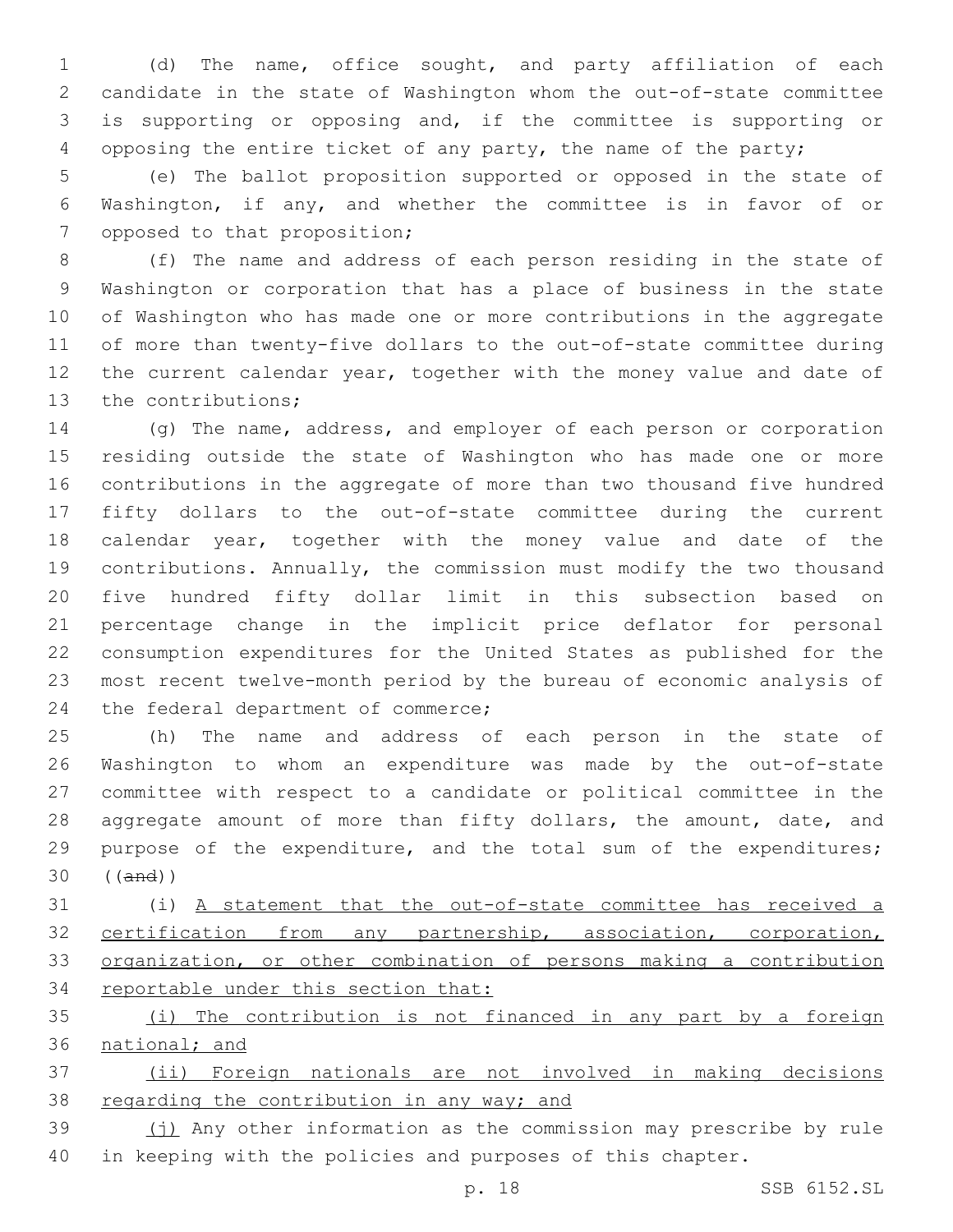(2) Each statement shall be filed no later than the tenth day of the month following any month in which a contribution or other expenditure reportable under subsection (1) of this section is made. An out-of-state committee incurring an obligation to file additional statements in a calendar year may satisfy the obligation by timely filing reports that supplement previously filed information.

 **Sec. 5.** RCW 42.17A.255 and 2019 c 428 s 22 are each amended to 8 read as follows:

 (1) For the purposes of this section the term "independent expenditure" means any expenditure that is made in support of or in opposition to any candidate or ballot proposition and is not otherwise required to be reported pursuant to RCW 42.17A.225, 42.17A.235, and 42.17A.240. "Independent expenditure" does not include: An internal political communication primarily limited to the contributors to a political party organization or political action committee, or the officers, management staff, and stockholders of a corporation or similar enterprise, or the members of a labor organization or other membership organization; or the rendering of personal services of the sort commonly performed by volunteer campaign workers, or incidental expenses personally incurred by volunteer campaign workers not in excess of fifty dollars personally 22 paid for by the worker. "Volunteer services," for the purposes of this section, means services or labor for which the individual is not 24 compensated by any person.

 (2) Within five days after the date of making an independent expenditure that by itself or when added to all other such independent expenditures made during the same election campaign by the same person equals one hundred dollars or more, or within five days after the date of making an independent expenditure for which no reasonable estimate of monetary value is practicable, whichever occurs first, the person who made the independent expenditure shall file with the commission an initial report of all independent expenditures made during the campaign prior to and including such 34 date.

 (3) At the following intervals each person who is required to file an initial report pursuant to subsection (2) of this section shall file with the commission a further report of the independent expenditures made since the date of the last report: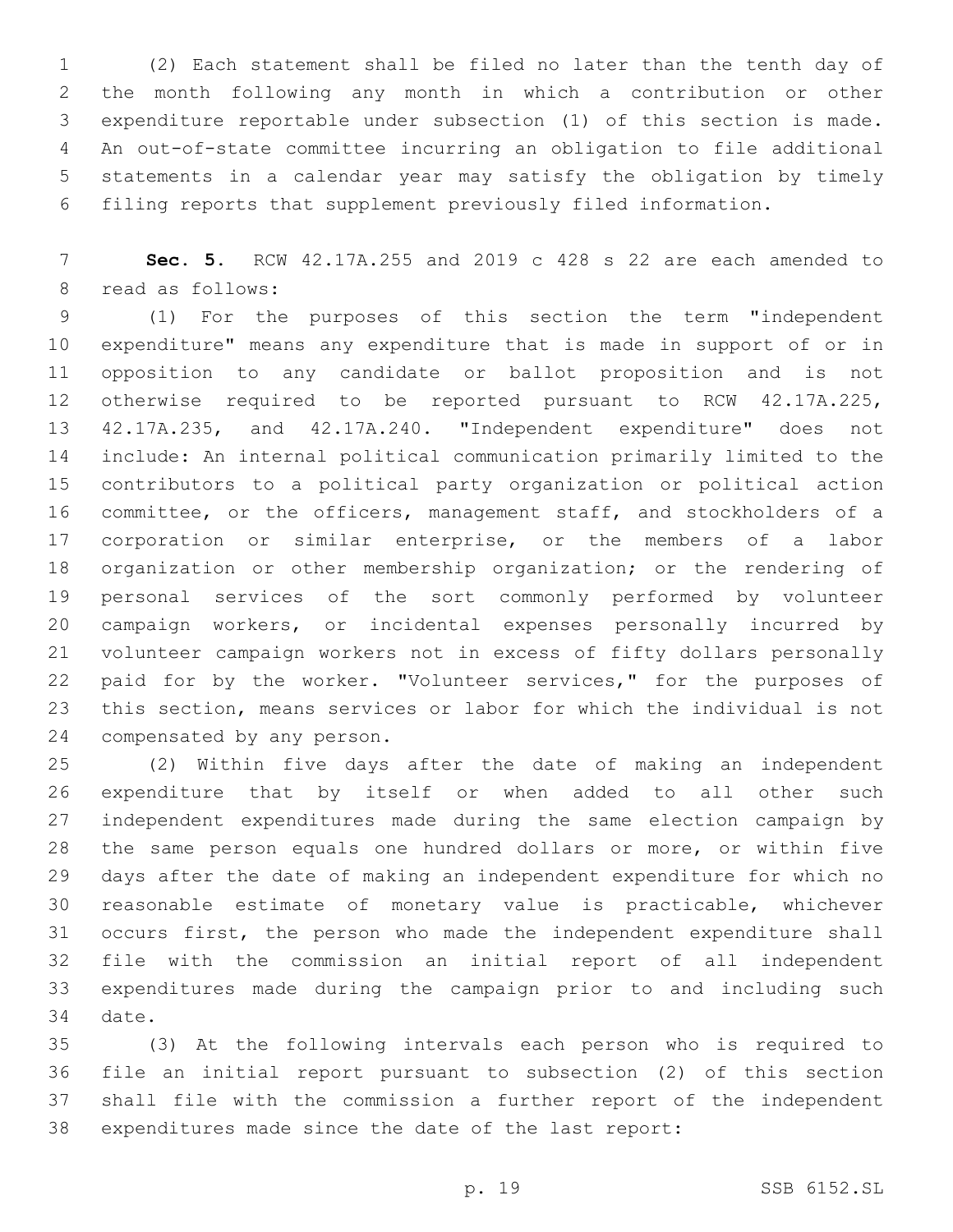(a) On the twenty-first day and the seventh day preceding the 2 date on which the election is held; and

 (b) On the tenth day of the first month after the election; and (c) On the tenth day of each month in which no other reports are required to be filed pursuant to this section. However, the further reports required by this subsection (3) shall only be filed if the reporting person has made an independent expenditure since the date 8 of the last previous report filed.

 The report filed pursuant to (a) of this subsection (3) shall be the final report, and upon submitting such final report the duties of the reporting person shall cease, and there shall be no obligation to 12 make any further reports.

 (4) All reports filed pursuant to this section shall be certified 14 as correct by the reporting person.

 (5) Each report required by subsections (2) and (3) of this section shall disclose for the period beginning at the end of the 17 period for the last previous report filed or, in the case of an initial report, beginning at the time of the first independent expenditure, and ending not more than one business day before the 20 date the report is due:

 (a) The name, address, and electronic contact information of the 22 person filing the report;

 (b) The name and address of each person to whom an independent expenditure was made in the aggregate amount of more than fifty 25 dollars, and the amount, date, and purpose of each such expenditure. If no reasonable estimate of the monetary value of a particular independent expenditure is practicable, it is sufficient to report instead a precise description of services, property, or rights furnished through the expenditure and where appropriate to attach a copy of the item produced or distributed by the expenditure;

 (c) The total sum of all independent expenditures made during the 32 campaign to date; ((and))

 (d) A statement from the person making an independent expenditure that:

 (i) The expenditure is not financed in any part by a foreign national; and

 (ii) Foreign nationals are not involved in making decisions 38 regarding the expenditure in any way; and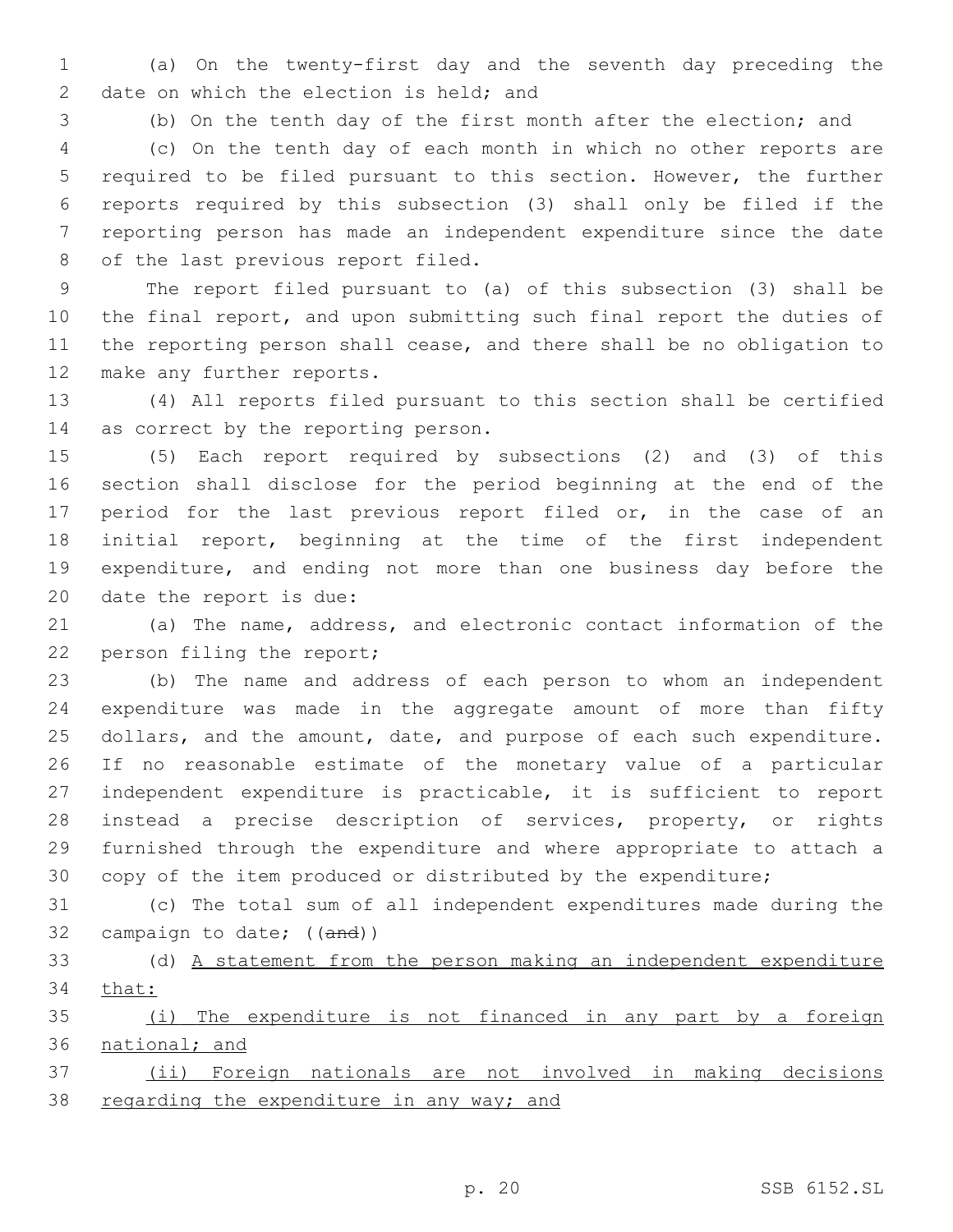(e) Such other information as shall be required by the commission by rule in conformance with the policies and purposes of this 3 chapter.

 **Sec. 6.** RCW 42.17A.260 and 2019 c 428 s 23 are each amended to 5 read as follows:

 (1) The sponsor of political advertising shall file a special report to the commission within twenty-four hours of, or on the first working day after, the date the political advertising is first published, mailed, or otherwise presented to the public, if the 10 political advertising:

 (a) Is published, mailed, or otherwise presented to the public 12 within twenty-one days of an election; and

13 (b) Either:

 (i) Qualifies as an independent expenditure with a fair market value or actual cost of one thousand dollars or more, for political advertising supporting or opposing a candidate; or

 (ii) Has a fair market value or actual cost of one thousand dollars or more, for political advertising supporting or opposing a 19 ballot proposition.

 (2) If a sponsor is required to file a special report under this section, the sponsor shall also deliver to the commission within the delivery period established in subsection (1) of this section a special report for each subsequent independent expenditure of any size supporting or opposing the same candidate who was the subject of 25 the previous independent expenditure, supporting or opposing that candidate's opponent, or, in the case of a subsequent expenditure of any size made in support of or in opposition to a ballot proposition not otherwise required to be reported pursuant to RCW 42.17A.225, 42.17A.235, or 42.17A.240, supporting or opposing the same ballot proposition that was the subject of the previous expenditure.

31 (3) The special report must include:

(a) The name and address of the person making the expenditure;

 (b) The name and address of the person to whom the expenditure 34 was made;

(c) A detailed description of the expenditure;

 (d) The date the expenditure was made and the date the political advertising was first published or otherwise presented to the public; 38 (e) The amount of the expenditure;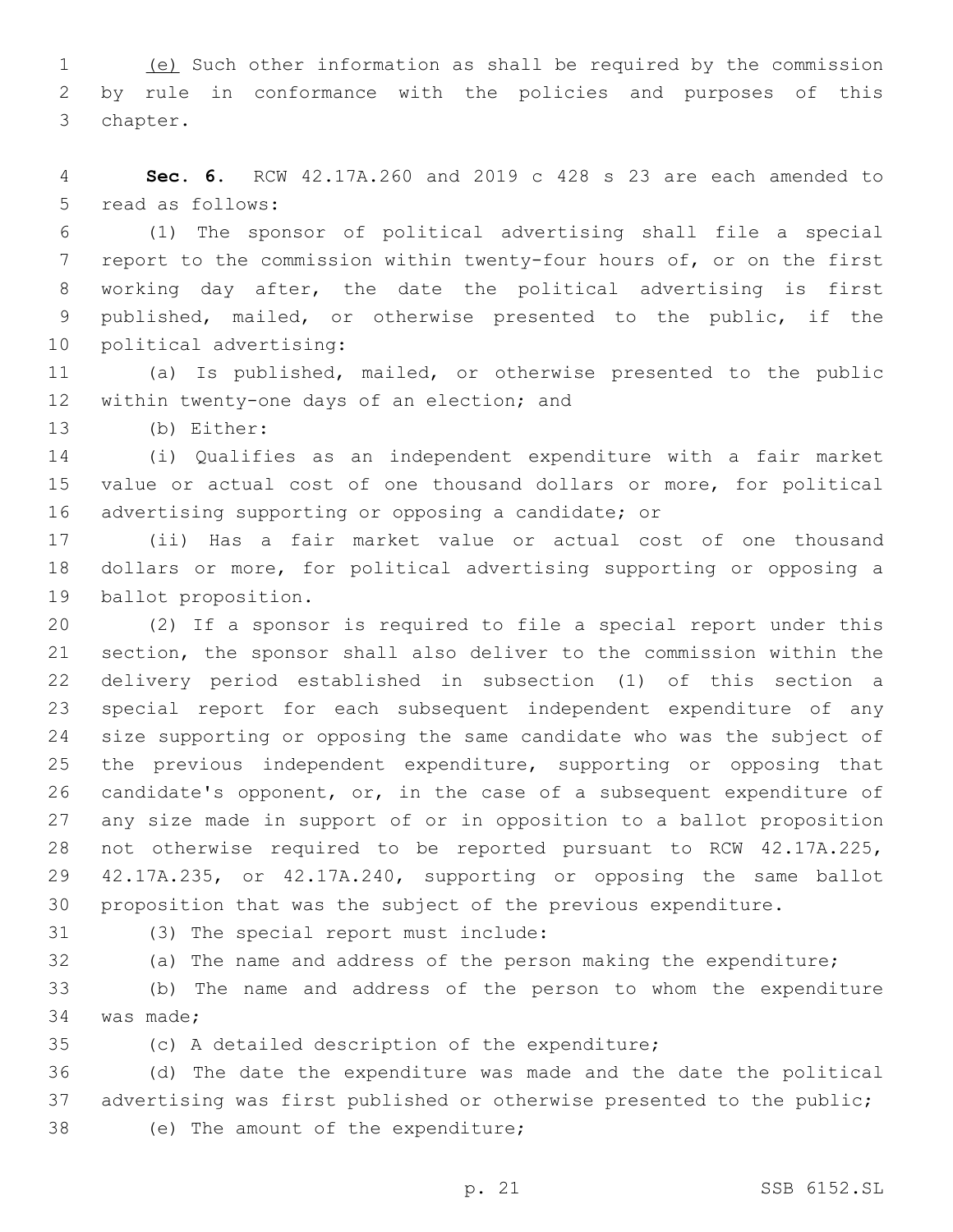(f) The name of the candidate supported or opposed by the expenditure, the office being sought by the candidate, and whether the expenditure supports or opposes the candidate; or the name of the ballot proposition supported or opposed by the expenditure and whether the expenditure supports or opposes the ballot proposition; ((and))

(g) A statement from the sponsor that:

 (i) The political advertising is not financed in any part by a foreign national; and

 (ii) Foreign nationals are not involved in making decisions 11 regarding the political advertising in any way; and

12 (h) Any other information the commission may require by rule.

 (4) All persons required to report under RCW 42.17A.225, 42.17A.235, 42.17A.240, 42.17A.255, and 42.17A.305 are subject to the requirements of this section. The commission may determine that reports filed pursuant to this section also satisfy the requirements 17 of RCW 42.17A.255.

 (5) The sponsor of independent expenditures supporting a candidate or opposing that candidate's opponent required to report under this section shall file with each required report an affidavit or declaration of the person responsible for making the independent expenditure that the expenditure was not made in cooperation, 23 consultation, or concert with, or at the request or suggestion of, the candidate, the candidate's authorized committee, or the 25 candidate's agent, or with the encouragement or approval of the candidate, the candidate's authorized committee, or the candidate's 27 agent.

 **Sec. 7.** RCW 42.17A.265 and 2019 c 428 s 24 are each amended to read as follows:29

 (1) Treasurers shall prepare and deliver to the commission a special report when a contribution or aggregate of contributions totals one thousand dollars or more, is from a single person or entity, and is received during a special reporting period.

 (2) A political committee shall prepare and deliver to the commission a special report when it makes a contribution or an aggregate of contributions to a single entity that totals one thousand dollars or more during a special reporting period.

 (3) An aggregate of contributions includes only those contributions made to or received from a single entity during any one

p. 22 SSB 6152.SL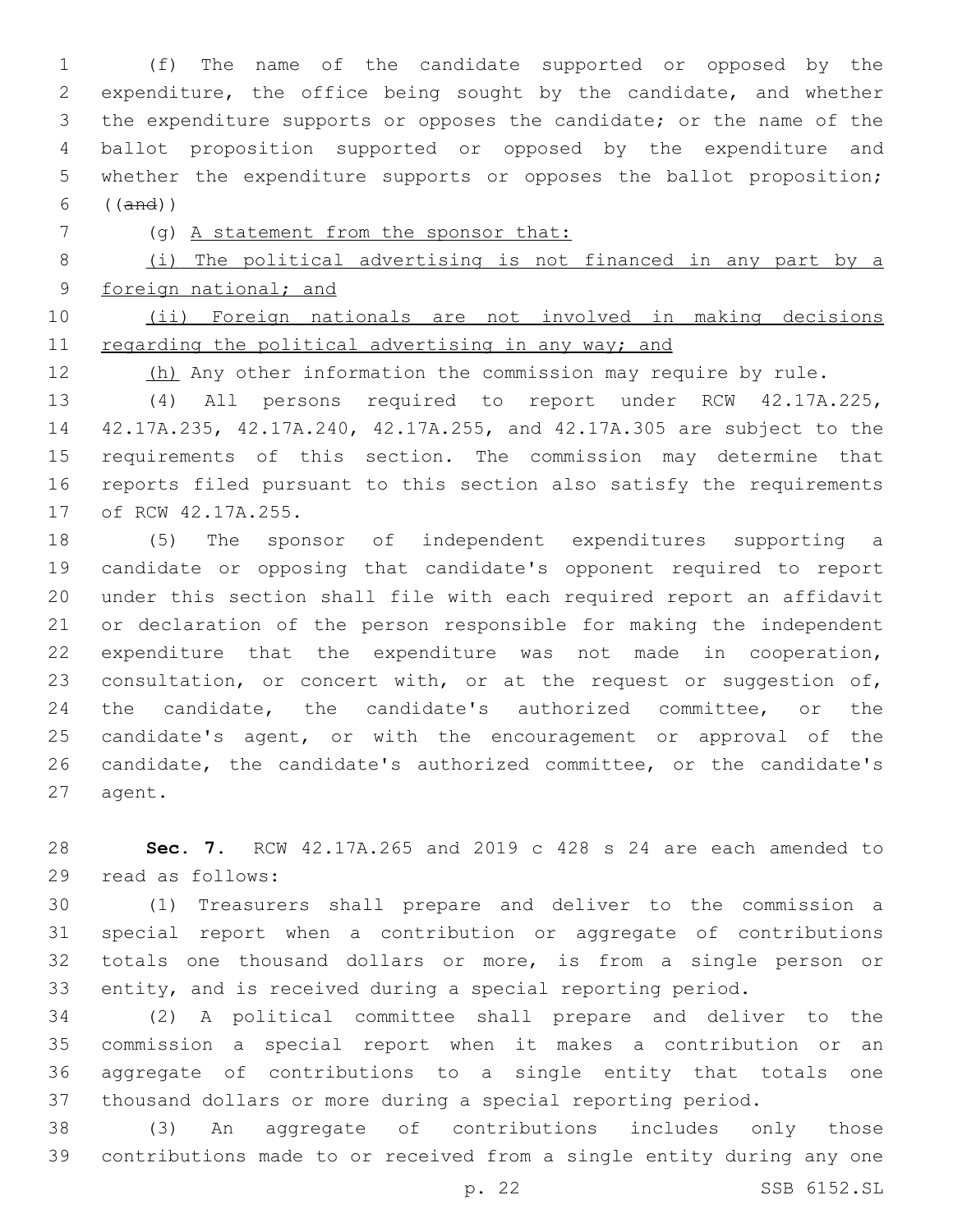special reporting period. Any subsequent contribution of any size made to or received from the same person or entity during the special 3 reporting period must also be reported.

 (4) Special reporting periods, for purposes of this section, include:5

 (a) The period beginning on the day after the last report required by RCW 42.17A.235 and 42.17A.240 to be filed before a 8 primary and concluding on the end of the day before that primary;

(b) The period twenty-one days preceding a general election; and

 (c) An aggregate of contributions includes only those contributions received from a single entity during any one special reporting period or made by the contributing political committee to a single entity during any one special reporting period.

 (5) If a campaign treasurer files a special report under this section for one or more contributions received from a single entity during a special reporting period, the treasurer shall also file a special report under this section for each subsequent contribution of any size which is received from that entity during the special reporting period. If a political committee files a special report under this section for a contribution or contributions made to a single entity during a special reporting period, the political committee shall also file a special report for each subsequent contribution of any size which is made to that entity during the 24 special reporting period.

 (6) Special reports required by this section shall be delivered electronically, or in written form if an electronic alternative is 27 not available.

 (a) The special report required of a contribution recipient under subsection (1) of this section shall be delivered to the commission within forty-eight hours of the time, or on the first working day after: The contribution of one thousand dollars or more is received 32 by the candidate or treasurer; the aggregate received by the candidate or treasurer first equals one thousand dollars or more; or any subsequent contribution from the same source is received by the 35 candidate or treasurer.

 (b) The special report required of a contributor under subsection (2) of this section or RCW 42.17A.625 shall be delivered to the commission, and the candidate or political committee to whom the contribution or contributions are made, within twenty-four hours of the time, or on the first working day after: The contribution is

p. 23 SSB 6152.SL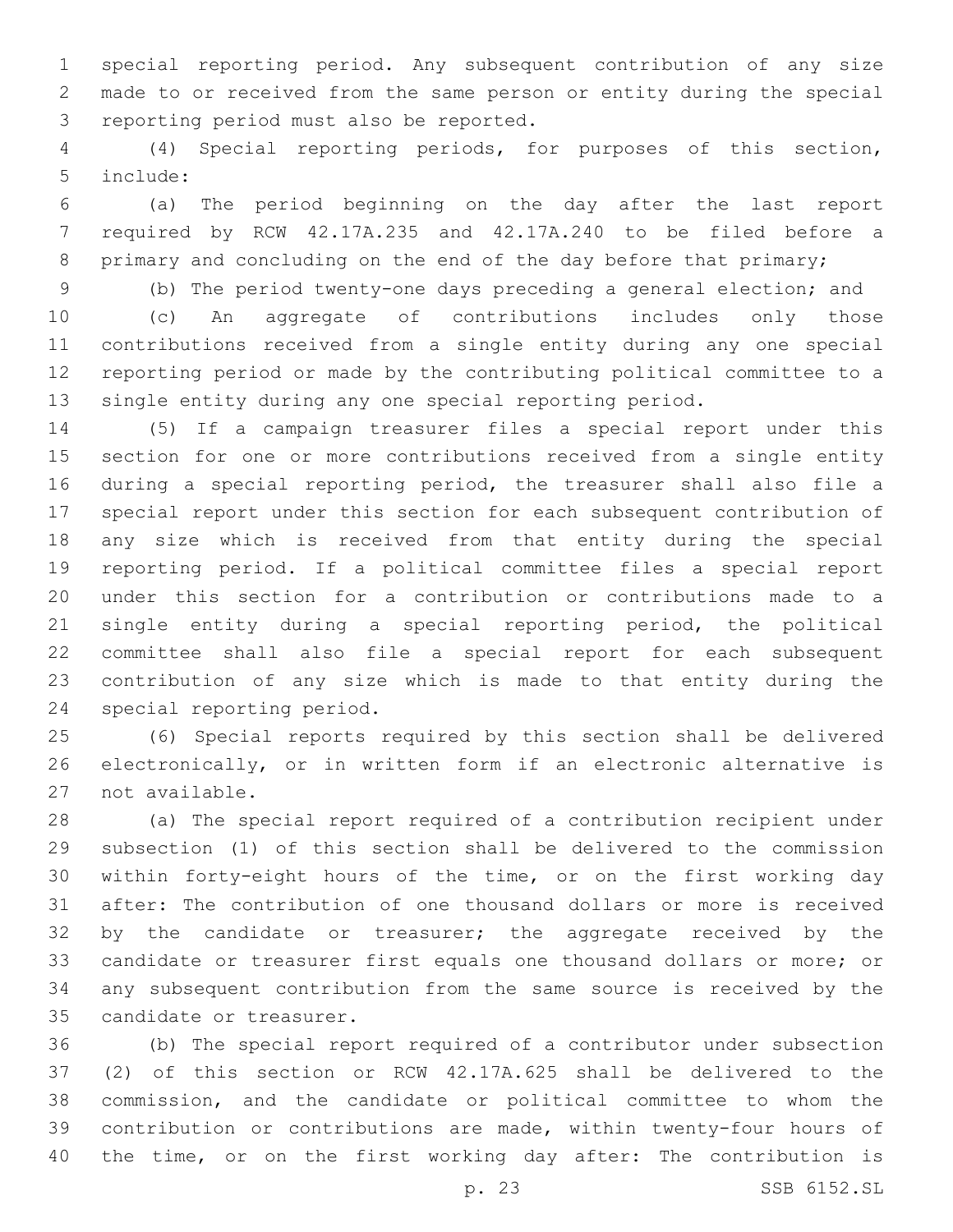made; the aggregate of contributions made first equals one thousand dollars or more; or any subsequent contribution to the same person or 3 entity is made.

- 
- (7) The special report shall include:4
- (a) The amount of the contribution or contributions;
- (b) The date or dates of receipt;6
- 7 (c) The name and address of the donor;
- 8 (d) The name and address of the recipient; ((and))

 (e) A statement that the candidate or political committee has 10 received a certification from any partnership, association, corporation, organization, or other combination of persons making a 12 contribution reportable under this section that:

 (i) The contribution is not financed in any part by a foreign 14 national; and

 (ii) Foreign nationals are not involved in making decisions 16 regarding the contribution in any way; and

17 (f) Any other information the commission may by rule require.

 (8) Contributions reported under this section shall also be reported as required by other provisions of this chapter.

 (9) The commission shall prepare daily a summary of the special reports made under this section and RCW 42.17A.625.

 (10) Contributions governed by this section include, but are not limited to, contributions made or received indirectly through a third party or entity whether the contributions are or are not reported to the commission as earmarked contributions under RCW 42.17A.270.

 **Sec. 8.** RCW 42.17A.305 and 2019 c 428 s 25 are each amended to 27 read as follows:

 (1) A payment for or promise to pay for any electioneering communication shall be reported to the commission by the sponsor on forms the commission shall develop by rule to include, at a minimum, 31 the following information:

32 (a) Name and address of the sponsor;

(b) Source of funds for the communication, including:

 (i) General treasury funds. The name and address of businesses, unions, groups, associations, or other organizations using general treasury funds for the communication, however, if a business, union, group, association, or other organization undertakes a special solicitation of its members or other persons for an electioneering communication, or it otherwise receives funds for an electioneering

p. 24 SSB 6152.SL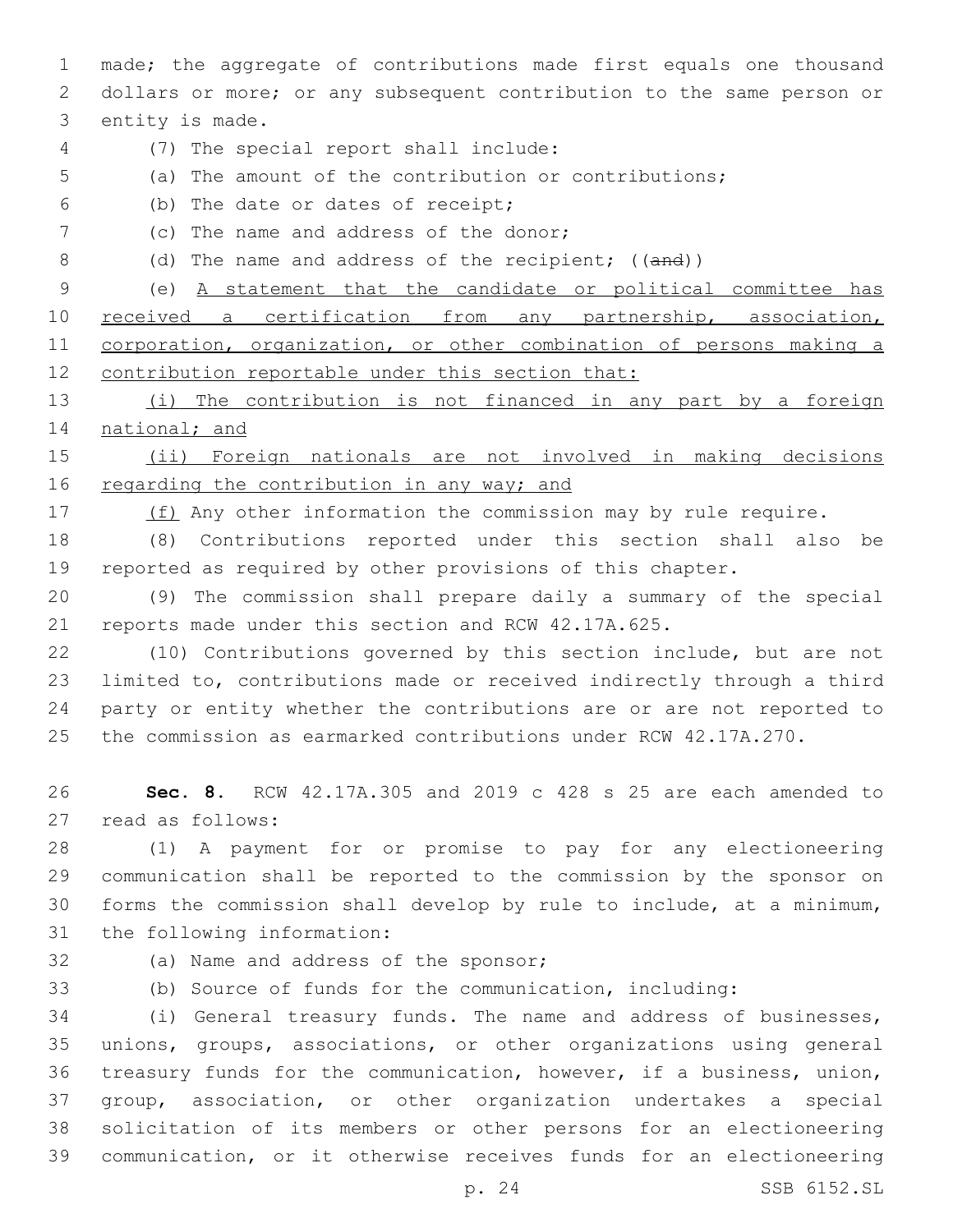communication, that entity shall report pursuant to (b)(ii) of this 2 subsection;

 (ii) Special solicitations and other funds. The name, address, and, for individuals, occupation and employer, of a person whose funds were used to pay for the electioneering communication, along with the amount, if such funds from the person have exceeded two hundred fifty dollars in the aggregate for the electioneering 8 communication; ((and))

(iii) A statement from the sponsor that:

 (A) The electioneering communication is not financed in any part 11 by a foreign national; and

 (B) Foreign nationals are not involved in making decisions 13 regarding the electioneering communication in any way; and

 (iv) Any other source information required or exempted by the 15 commission by rule;

 (c) Name and address of the person to whom an electioneering 17 communication related expenditure was made;

 (d) A detailed description of each expenditure of more than one 19 hundred dollars;

 (e) The date the expenditure was made and the date the electioneering communication was first broadcast, transmitted, mailed, erected, distributed, or otherwise published;

23 (f) The amount of the expenditure;

 (g) The name of each candidate clearly identified in the 25 electioneering communication, the office being sought by each candidate, and the amount of the expenditure attributable to each 27 candidate; and

 (h) Any other information the commission may require or exempt by 29 rule.

 (2) Electioneering communications shall be reported as follows: The sponsor of an electioneering communication shall report to the commission within twenty-four hours of, or on the first working day after, the date the electioneering communication is broadcast, transmitted, mailed, erected, distributed, digitally or otherwise, or 35 otherwise published.

 (3) Electioneering communications shall be reported electronically by the sponsor using software provided or approved by the commission. The commission may make exceptions on a case-by-case basis for a sponsor who lacks the technological ability to file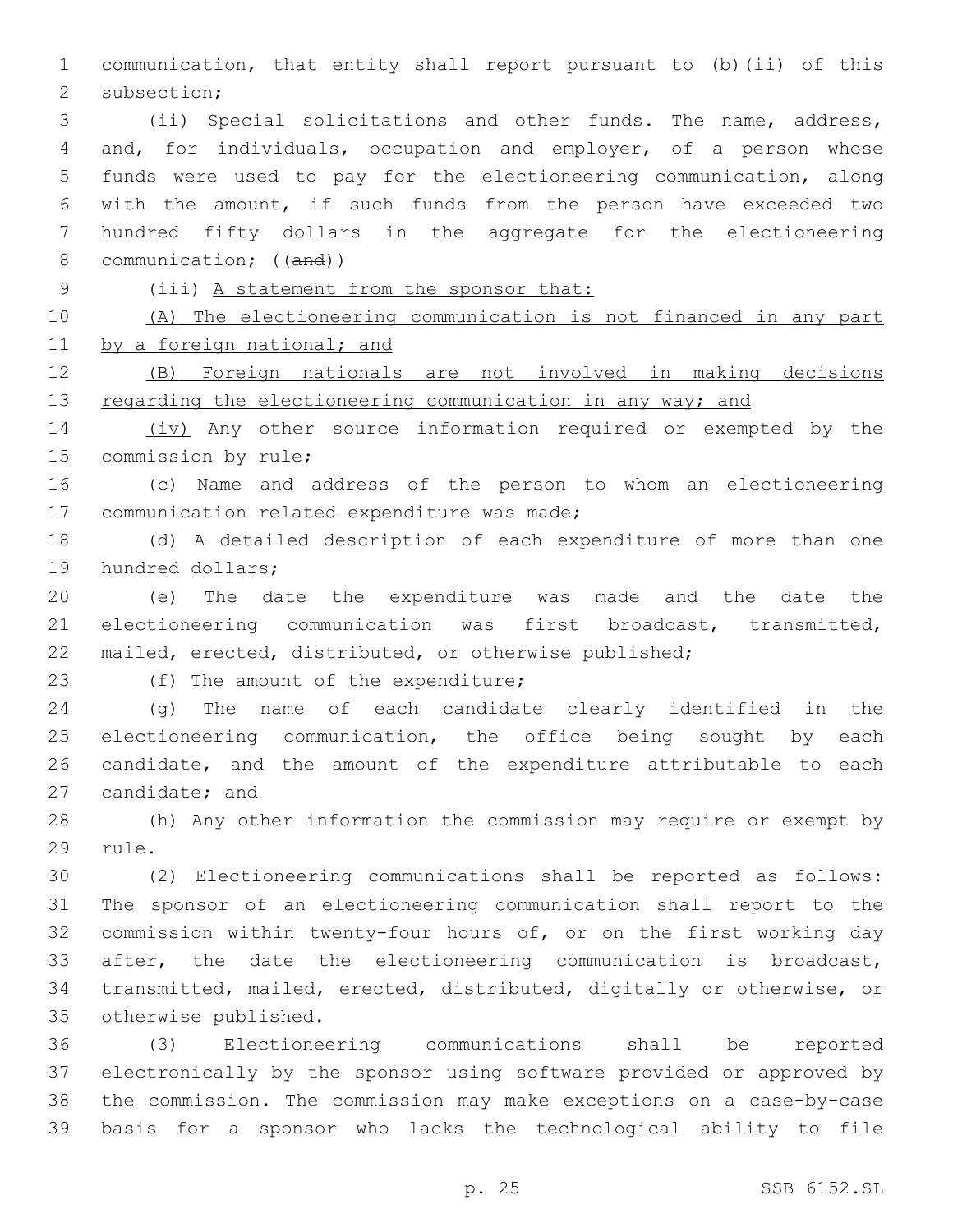reports using the electronic means provided or approved by the commission.2

 (4) All persons required to report under RCW 42.17A.225, 42.17A.235, 42.17A.240, and 42.17A.255 are subject to the requirements of this section, although the commission may determine by rule that persons filing according to those sections may be exempt from reporting some of the information otherwise required by this section. The commission may determine that reports filed pursuant to this section also satisfy the requirements of RCW 42.17A.255 and 10 42.17A.260.

 (5) Failure of any sponsor to report electronically under this 12 section shall be a violation of this chapter.

 NEW SECTION. **Sec. 9.** A new section is added to chapter 42.17A 14 RCW to read as follows:

 (1) A foreign national may not make a contribution to any candidate or political committee, make an expenditure in support of or in opposition to any candidate or ballot measure, or sponsor political advertising or an electioneering communication.

 (2) A person may not make a contribution to any candidate or political committee, make an expenditure in support of or in opposition to any candidate or ballot measure, or sponsor political advertising or an electioneering communication, if:

 (a) The contribution, expenditure, political advertising, or electioneering communication is financed in any part by a foreign national; or

 (b) Foreign nationals are involved in making decisions regarding 27 the contribution, expenditure, political advertising, or 28 electioneering communication in any way.

 NEW SECTION. **Sec. 10.** A new section is added to chapter 42.17A 30 RCW to read as follows:

 (1) Each candidate or political committee that has accepted a contribution, and each out-of-state committee that has accepted a contribution reportable under RCW 42.17A.250, from a partnership, association, corporation, organization, or other combination of persons must receive a certification from each contributor that:

 (a) The contribution is not financed in any part by a foreign 37 national; and